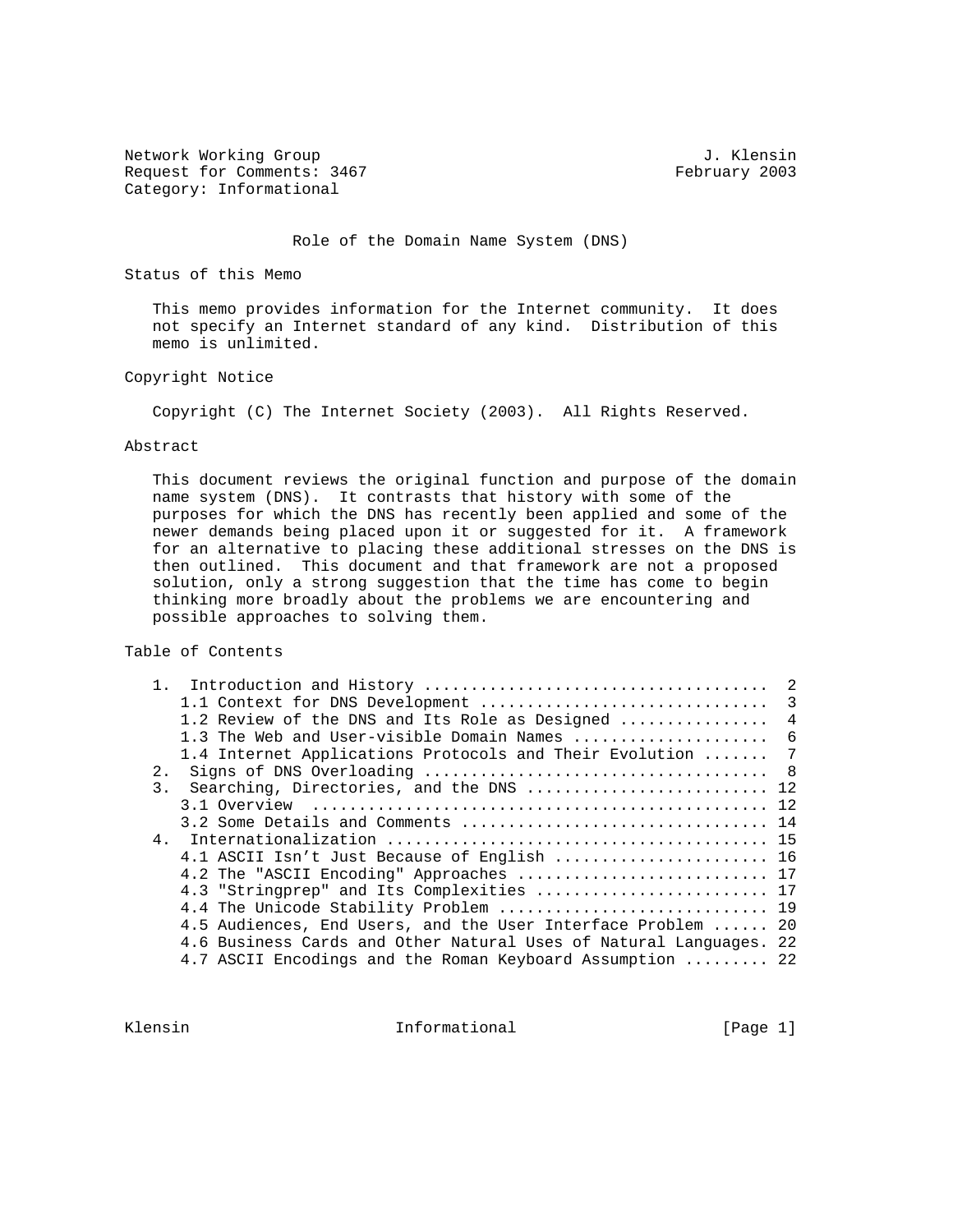| 4.8 Intra-DNS Approaches for "Multilingual Names"  23 |  |
|-------------------------------------------------------|--|
| 5. Search-based Systems: The Key Controversies  23    |  |
|                                                       |  |
|                                                       |  |
|                                                       |  |
| 7.2 Explanatory and Informative References  25        |  |
|                                                       |  |
|                                                       |  |
|                                                       |  |

#### 1. Introduction and History

 The DNS was designed as a replacement for the older "host table" system. Both were intended to provide names for network resources at a more abstract level than network (IP) addresses (see, e.g., [RFC625], [RFC811], [RFC819], [RFC830], [RFC882]). In recent years, the DNS has become a database of convenience for the Internet, with many proposals to add new features. Only some of these proposals have been successful. Often the main (or only) motivation for using the DNS is because it exists and is widely deployed, not because its existing structure, facilities, and content are appropriate for the particular application of data involved. This document reviews the history of the DNS, including examination of some of those newer applications. It then argues that the overloading process is often inappropriate. Instead, it suggests that the DNS should be supplemented by systems better matched to the intended applications and outlines a framework and rationale for one such system.

 Several of the comments that follow are somewhat revisionist. Good design and engineering often requires a level of intuition by the designers about things that will be necessary in the future; the reasons for some of these design decisions are not made explicit at the time because no one is able to articulate them. The discussion below reconstructs some of the decisions about the Internet's primary namespace (the "Class=IN" DNS) in the light of subsequent development and experience. In addition, the historical reasons for particular decisions about the Internet were often severely underdocumented contemporaneously and, not surprisingly, different participants have different recollections about what happened and what was considered important. Consequently, the quasi-historical story below is just one story. There may be (indeed, almost certainly are) other stories about how the DNS evolved to its present state, but those variants do not invalidate the inferences and conclusions.

 This document presumes a general understanding of the terminology of RFC 1034 [RFC1034] or of any good DNS tutorial (see, e.g., [Albitz]).

Klensin 10 and 10 and 111 and 111 and 111 and 112 and 112 and 112 and 121 and 121 and 121 and 121 and 121 and 1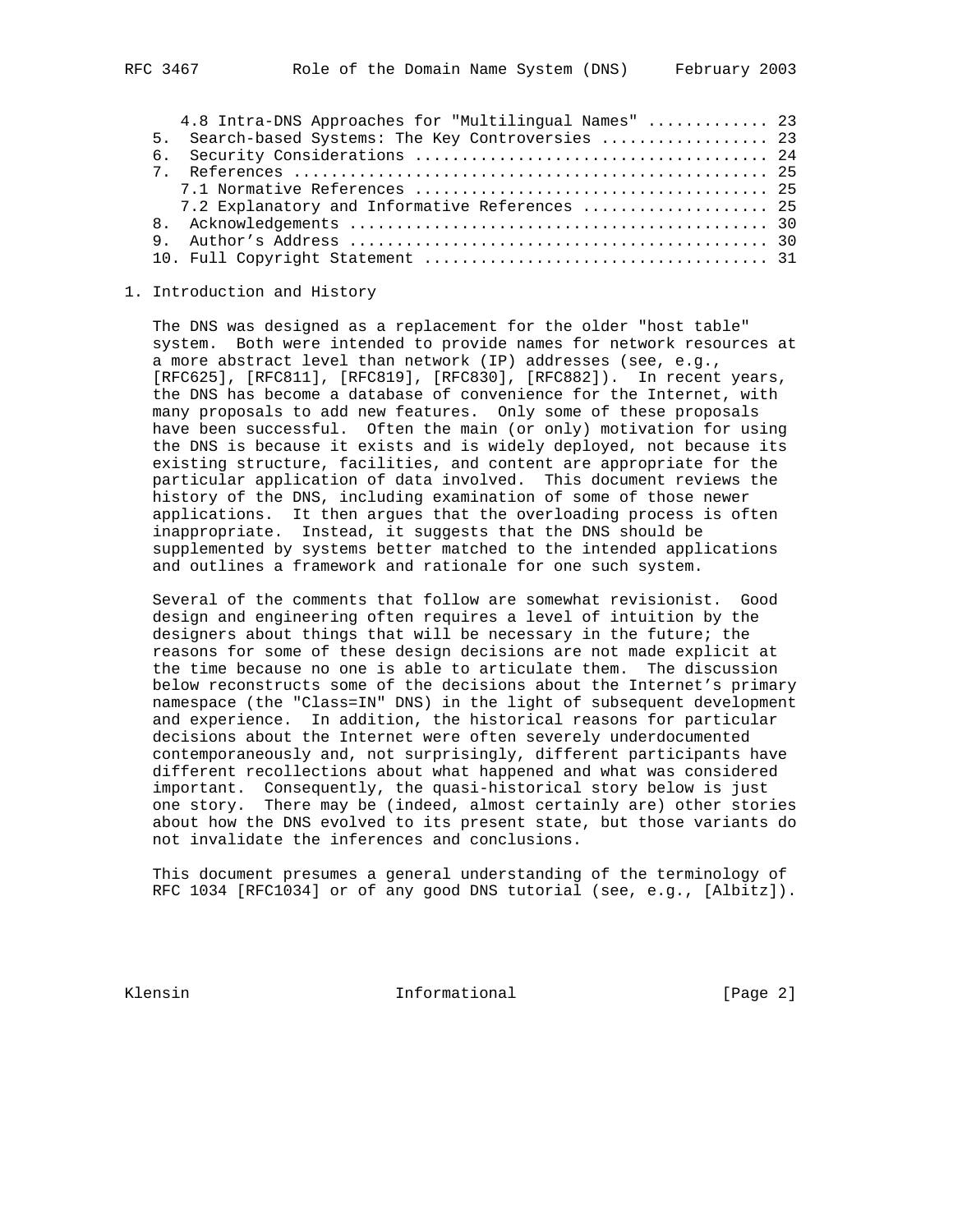#### 1.1 Context for DNS Development

 During the entire post-startup-period life of the ARPANET and nearly the first decade or so of operation of the Internet, the list of host names and their mapping to and from addresses was maintained in a frequently-updated "host table" [RFC625], [RFC811], [RFC952]. The names themselves were restricted to a subset of ASCII [ASCII] chosen to avoid ambiguities in printed form, to permit interoperation with systems using other character codings (notably EBCDIC), and to avoid the "national use" code positions of ISO 646 [IS646]. These restrictions later became collectively known as the "LDH" rules for "letter-digit-hyphen", the permitted characters. The table was just a list with a common format that was eventually agreed upon; sites were expected to frequently obtain copies of, and install, new versions. The host tables themselves were introduced to:

- o Eliminate the requirement for people to remember host numbers (addresses). Despite apparent experience to the contrary in the conventional telephone system, numeric numbering systems, including the numeric host number strategy, did not (and do not) work well for more than a (large) handful of hosts.
- o Provide stability when addresses changed. Since addresses -- to some degree in the ARPANET and more importantly in the contemporary Internet -- are a function of network topology and routing, they often had to be changed when connectivity or topology changed. The names could be kept stable even as addresses changed.
- o Provide the capability to have multiple addresses associated with a given host to reflect different types of connectivity and topology. Use of names, rather than explicit addresses, avoided the requirement that would otherwise exist for users and other hosts to track these multiple host numbers and addresses and the topological considerations for selecting one over others.

 After several years of using the host table approach, the community concluded that model did not scale adequately and that it would not adequately support new service variations. A number of discussions and meetings were held which drew several ideas and incomplete proposals together. The DNS was the result of that effort. It continued to evolve during the design and initial implementation period, with a number of documents recording the changes (see [RFC819], [RFC830], and [RFC1034]).

Klensin 10 Informational [Page 3]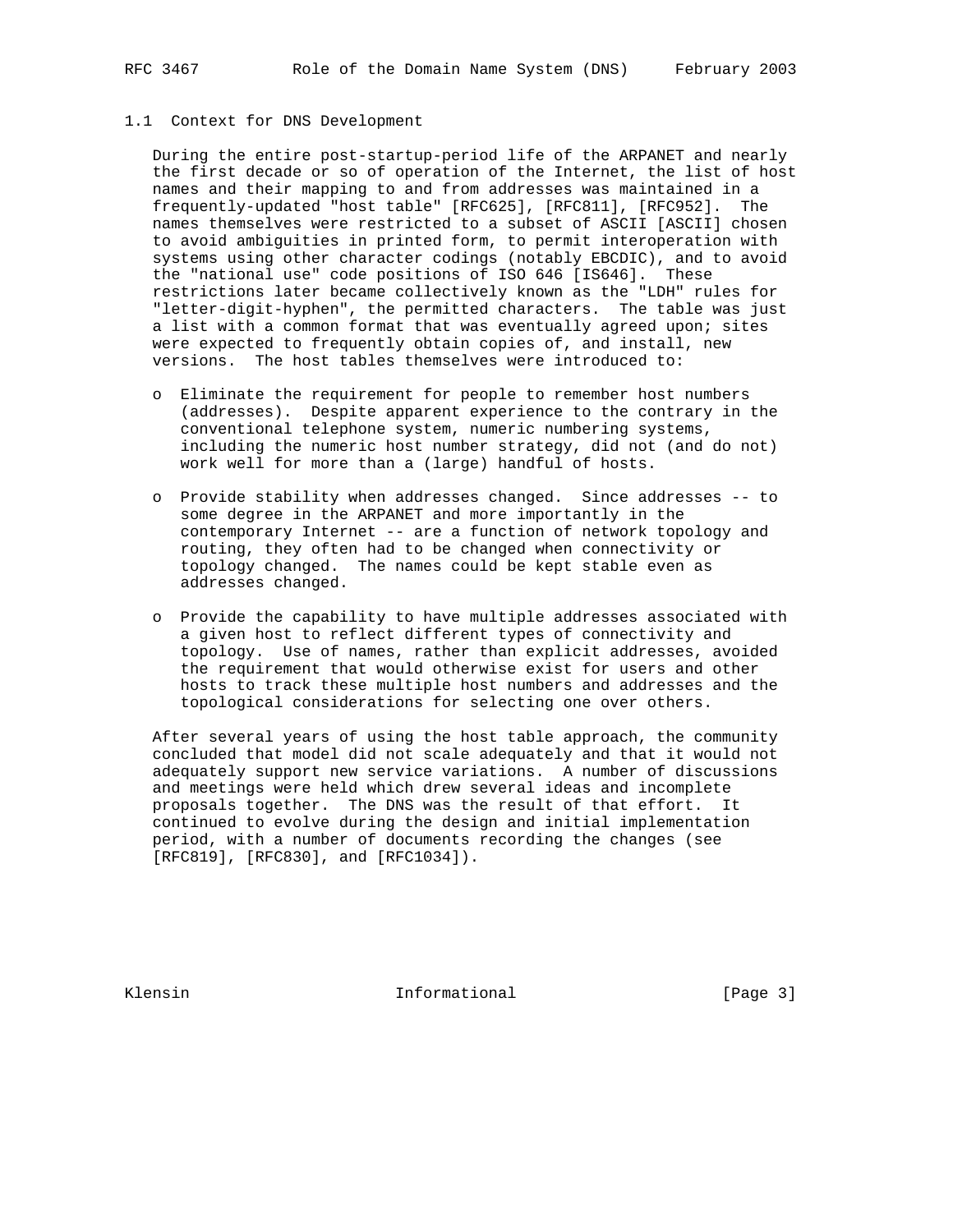The goals for the DNS included:

- o Preservation of the capabilities of the host table arrangements (especially unique, unambiguous, host names),
- o Provision for addition of additional services (e.g., the special record types for electronic mail routing which quickly followed introduction of the DNS), and
- o Creation of a robust, hierarchical, distributed, name lookup system to accomplish the other goals.

 The DNS design also permitted distribution of name administration, rather than requiring that each host be entered into a single, central, table by a central administration.

1.2 Review of the DNS and Its Role as Designed

 The DNS was designed to identify network resources. Although there was speculation about including, e.g., personal names and email addresses, it was not designed primarily to identify people, brands, etc. At the same time, the system was designed with the flexibility to accommodate new data types and structures, both through the addition of new record types to the initial "INternet" class, and, potentially, through the introduction of new classes. Since the appropriate identifiers and content of those future extensions could not be anticipated, the design provided that these fields could contain any (binary) information, not just the restricted text forms of the host table.

 However, the DNS, as it is actually used, is intimately tied to the applications and application protocols that utilize it, often at a fairly low level.

 In particular, despite the ability of the protocols and data structures themselves to accommodate any binary representation, DNS names as used were historically not even unrestricted ASCII, but a very restricted subset of it, a subset that derives from the original host table naming rules. Selection of that subset was driven in part by human factors considerations, including a desire to eliminate possible ambiguities in an international context. Hence character codes that had international variations in interpretation were excluded, the underscore character and case distinctions were eliminated as being confusing (in the underscore's case, with the hyphen character) when written or read by people, and so on. These considerations appear to be very similar to those that resulted in similarly restricted character sets being used as protocol elements in many ITU and ISO protocols (cf. [X29]).

Klensin 10 Informational 11 [Page 4]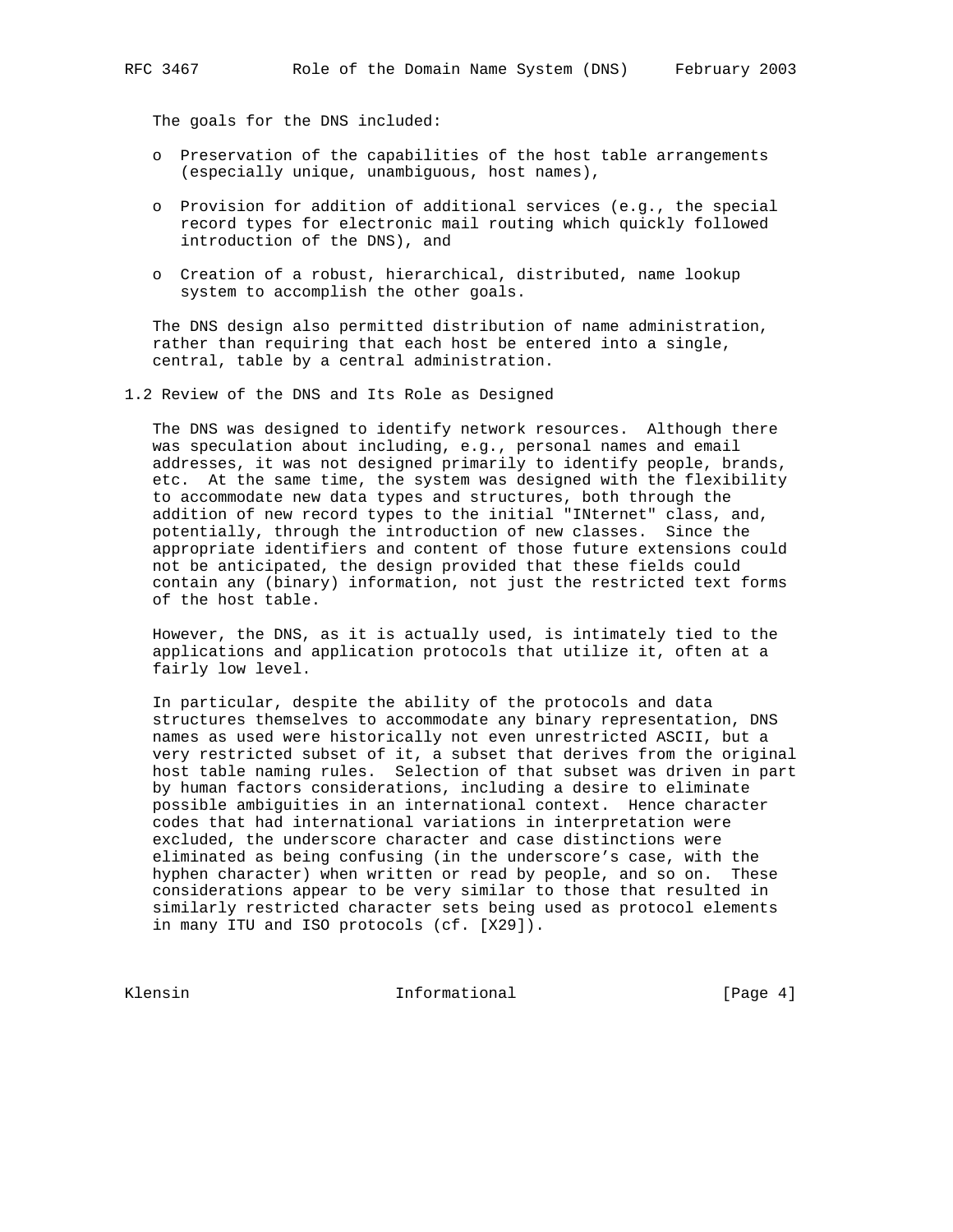Another assumption was that there would be a high ratio of physical hosts to second level domains and, more generally, that the system would be deeply hierarchical, with most systems (and names) at the third level or below and a very large percentage of the total names representing physical hosts. There are domains that follow this model: many university and corporate domains use fairly deep hierarchies, as do a few country-oriented top level domains ("ccTLDs"). Historically, the "US." domain has been an excellent example of the deeply hierarchical approach. However, by 1998, comparison of several efforts to survey the DNS showed a count of SOA records that approached (and may have passed) the number of distinct hosts. Looked at differently, we appear to be moving toward a situation in which the number of delegated domains on the Internet is approaching or exceeding the number of hosts, or at least the number of hosts able to provide services to others on the network. This presumably results from synonyms or aliases that map a great many names onto a smaller number of hosts. While experience up to this time has shown that the DNS is robust enough -- given contemporary machines as servers and current bandwidth norms -- to be able to continue to operate reasonably well when those historical assumptions are not met (e.g., with a flat, structure under ".COM" containing well over ten million delegated subdomains [COMSIZE]), it is still useful to remember that the system could have been designed to work optimally with a flat structure (and very large zones) rather than a deeply hierarchical one, and was not.

 Similarly, despite some early speculation about entering people's names and email addresses into the DNS directly (e.g., see [RFC1034]), electronic mail addresses in the Internet have preserved the original, pre-DNS, "user (or mailbox) at location" conceptual format rather than a flatter or strictly dot-separated one. Location, in that instance, is a reference to a host. The sole exception, at least in the "IN" class, has been one field of the SOA record.

 Both the DNS architecture itself and the two-level (host name and mailbox name) provisions for email and similar functions (e.g., see the finger protocol [FINGER]), also anticipated a relatively high ratio of users to actual hosts. Despite the observation in RFC 1034 that the DNS was expected to grow to be proportional to the number of users (section 2.3), it has never been clear that the DNS was seriously designed for, or could, scale to the order of magnitude of number of users (or, more recently, products or document objects), rather than that of physical hosts.

 Just as was the case for the host table before it, the DNS provided critical uniqueness for names, and universal accessibility to them, as part of overall "single internet" and "end to end" models (cf.

Klensin 10 Informational [Page 5]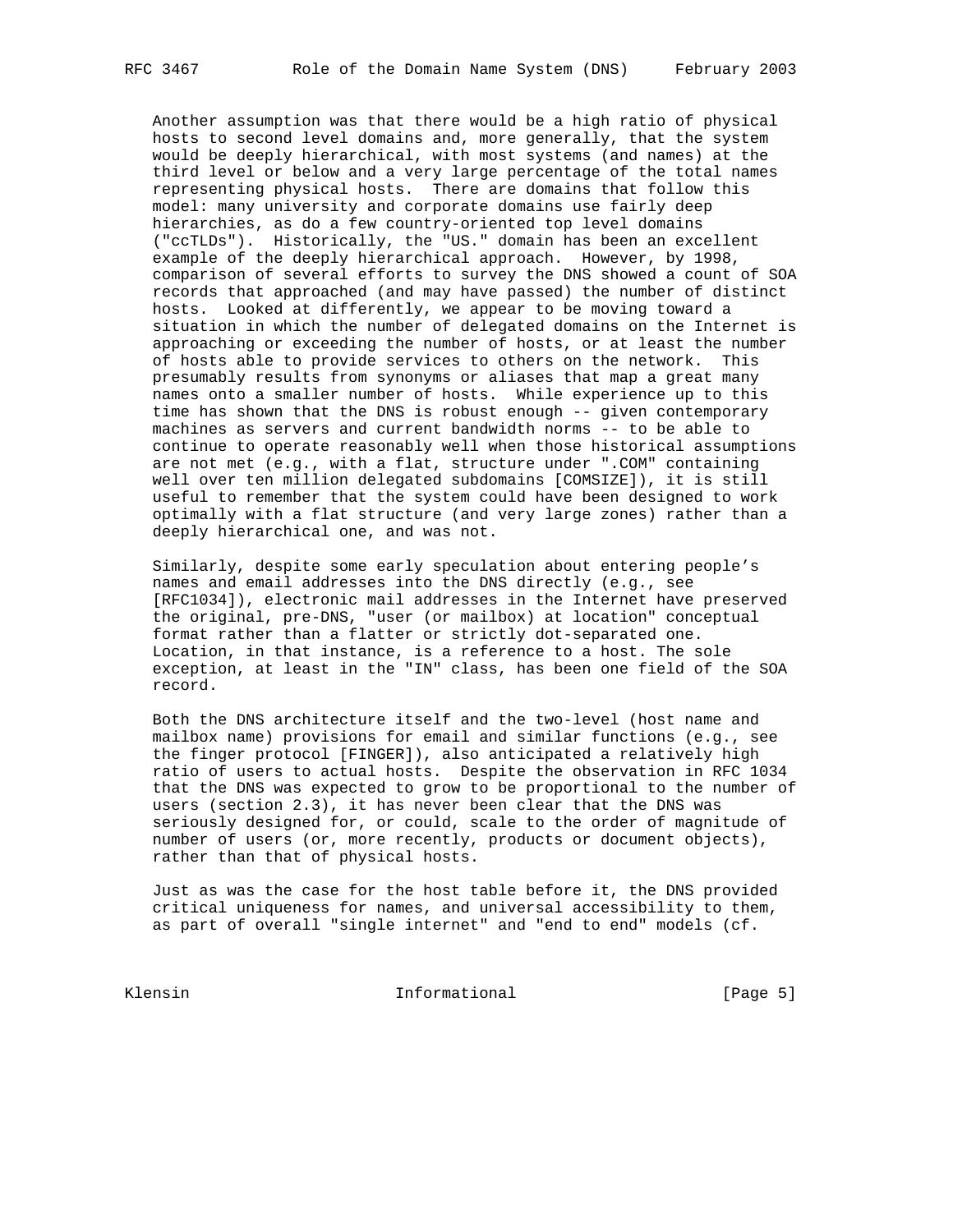[RFC2826]). However, there are many signs that, as new uses evolved and original assumptions were abused (if not violated outright), the system was being stretched to, or beyond, its practical limits.

 The original design effort that led to the DNS included examination of the directory technologies available at the time. The design group concluded that the DNS design, with its simplifying assumptions and restricted capabilities, would be feasible to deploy and make adequately robust, which the more comprehensive directory approaches were not. At the same time, some of the participants feared that the limitations might cause future problems; this document essentially takes the position that they were probably correct. On the other hand, directory technology and implementations have evolved significantly in the ensuing years: it may be time to revisit the assumptions, either in the context of the two- (or more) level mechanism contemplated by the rest of this document or, even more radically, as a path toward a DNS replacement.

## 1.3 The Web and User-visible Domain Names

 From the standpoint of the integrity of the domain name system -- and scaling of the Internet, including optimal accessibility to content -- the web design decision to use "A record" domain names directly in URLs, rather than some system of indirection, has proven to be a serious mistake in several respects. Convenience of typing, and the desire to make domain names out of easily-remembered product names, has led to a flattening of the DNS, with many people now perceiving that second-level names under COM (or in some countries, second- or third-level names under the relevant ccTLD) are all that is meaningful. This perception has been reinforced by some domain name registrars [REGISTRAR] who have been anxious to "sell" additional names. And, of course, the perception that one needed a second-level (or even top-level) domain per product, rather than having names associated with a (usually organizational) collection of network resources, has led to a rapid acceleration in the number of names being registered. That acceleration has, in turn, clearly benefited registrars charging on a per-name basis, "cybersquatters", and others in the business of "selling" names, but it has not obviously benefited the Internet as a whole.

 This emphasis on second-level domain names has also created a problem for the trademark community. Since the Internet is international, and names are being populated in a flat and unqualified space, similarly-named entities are in conflict even if there would ordinarily be no chance of confusing them in the marketplace. The problem appears to be unsolvable except by a choice between draconian measures. These might include significant changes to the legislation and conventions that govern disputes over "names" and "marks". Or

Klensin 10 Informational [Page 6]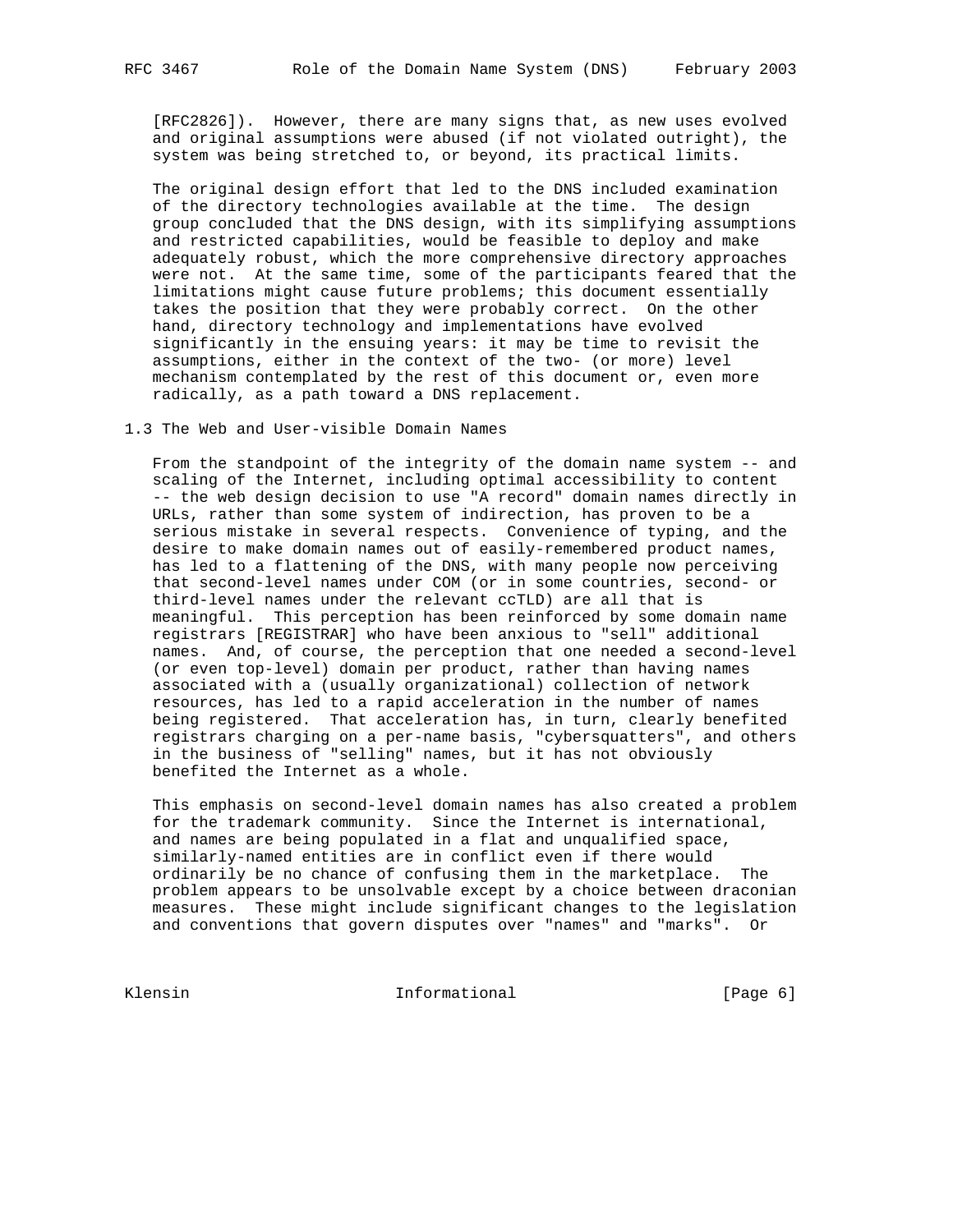they might result in a situation in which the "rights" to a name are typically not settled using the subtle and traditional product (or industry) type and geopolitical scope rules of the trademark system. Instead they have depended largely on political or economic power, e.g., the organization with the greatest resources to invest in defending (or attacking) names will ultimately win out. The latter raises not only important issues of equity, but also the risk of backlash as the numerous small players are forced to relinquish names they find attractive and to adopt less-desirable naming conventions.

 Independent of these sociopolitical problems, content distribution issues have made it clear that it should be possible for an organization to have copies of data it wishes to make available distributed around the network, with a user who asks for the information by name getting the topologically-closest copy. This is not possible with simple, as-designed, use of the DNS: DNS names identify target resources or, in the case of email "MX" records, a preferentially-ordered list of resources "closest" to a target (not to the source/user). Several technologies (and, in some cases, corresponding business models) have arisen to work around these problems, including intercepting and altering DNS requests so as to point to other locations.

Additional implications are still being discovered and evaluated.

 Approaches that involve interception of DNS queries and rewriting of DNS names (or otherwise altering the resolution process based on the topological location of the user) seem, however, to risk disrupting end-to-end applications in the general case and raise many of the issues discussed by the IAB in [IAB-OPES]. These problems occur even if the rewriting machinery is accompanied by additional workarounds for particular applications. For example, security associations and applications that need to identify "the same host" often run into problems if DNS names or other references are changed in the network without participation of the applications that are trying to invoke the associated services.

1.4 Internet Applications Protocols and Their Evolution

 At the applications level, few of the protocols in active, widespread, use on the Internet reflect either contemporary knowledge in computer science or human factors or experience accumulated through deployment and use. Instead, protocols tend to be deployed at a just-past-prototype level, typically including the types of expedient compromises typical with prototypes. If they prove useful, the nature of the network permits very rapid dissemination (i.e., they fill a vacuum, even if a vacuum that no one previously knew existed). But, once the vacuum is filled, the installed base

Klensin 10 Informational [Page 7]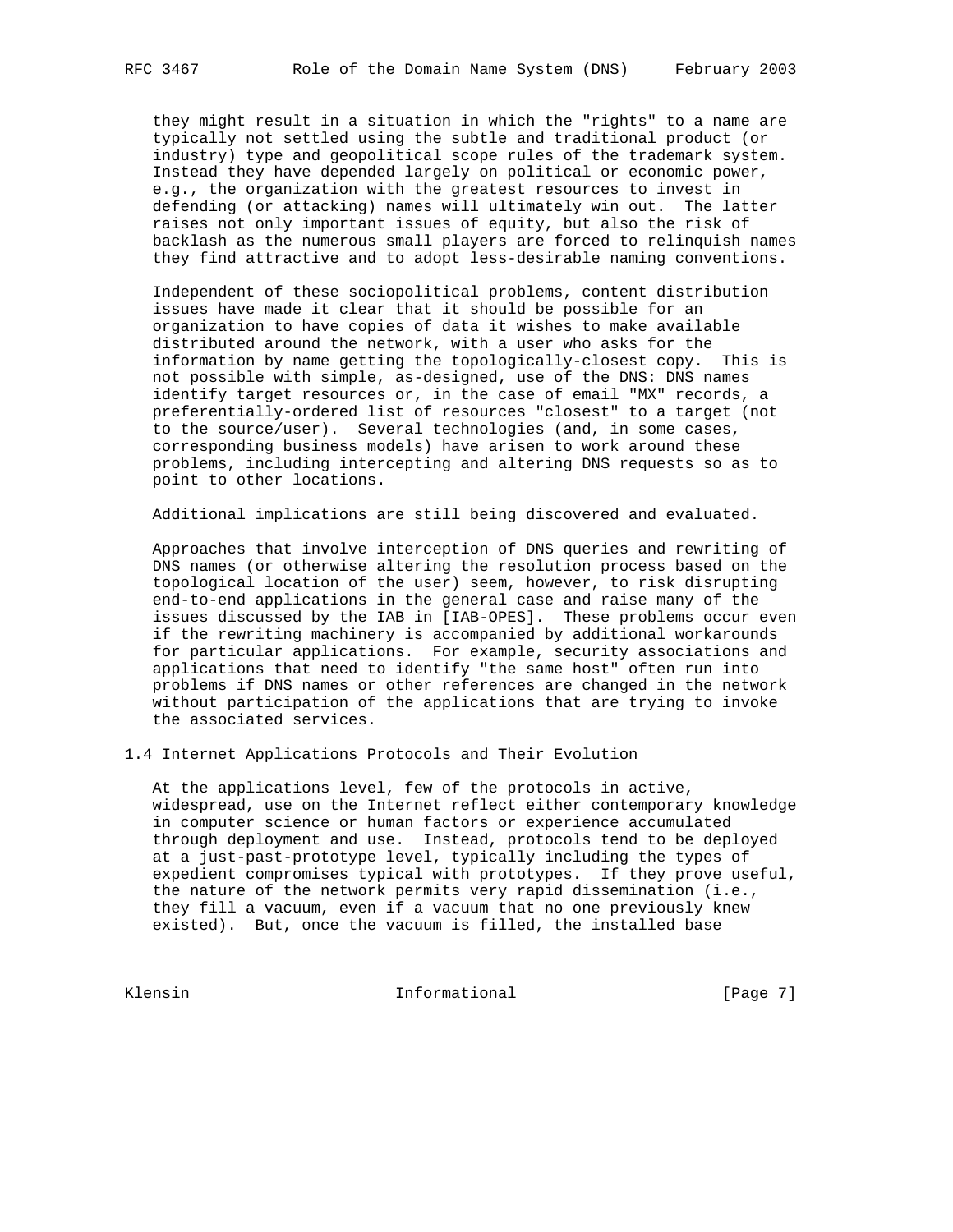provides its own inertia: unless the design is so seriously faulty as to prevent effective use (or there is a widely-perceived sense of impending disaster unless the protocol is replaced), future developments must maintain backward compatibility and workarounds for problematic characteristics rather than benefiting from redesign in the light of experience. Applications that are "almost good enough" prevent development and deployment of high-quality replacements.

 The DNS is both an illustration of, and an exception to, parts of this pessimistic interpretation. It was a second-generation development, with the host table system being seen as at the end of its useful life. There was a serious attempt made to reflect the computing state of the art at the time. However, deployment was much slower than expected (and very painful for many sites) and some fixed (although relaxed several times) deadlines from a central network administration were necessary for deployment to occur at all. Replacing it now, in order to add functionality, while it continues to perform its core functions at least reasonably well, would presumably be extremely difficult.

 There are many, perhaps obvious, examples of this. Despite many known deficiencies and weaknesses of definition, the "finger" and "whois" [WHOIS] protocols have not been replaced (despite many efforts to update or replace the latter [WHOIS-UPDATE]). The Telnet protocol and its many options drove out the SUPDUP [RFC734] one, which was arguably much better designed for a diverse collection of network hosts. A number of efforts to replace the email or file transfer protocols with models which their advocates considered much better have failed. And, more recently and below the applications level, there is some reason to believe that this resistance to change has been one of the factors impeding IPv6 deployment.

2. Signs of DNS Overloading

 Parts of the historical discussion above identify areas in which the DNS has become overloaded (semantically if not in the mechanical ability to resolve names). Despite this overloading, it appears that DNS performance and reliability are still within an acceptable range: there is little evidence of serious performance degradation. Recent proposals and mechanisms to better respond to overloading and scaling issues have all focused on patching or working around limitations that develop when the DNS is utilized for out-of-design functions, rather than on dramatic rethinking of either DNS design or those uses. The number of these issues that have arisen at much the same time may argue for just that type of rethinking, and not just for adding complexity and attempting to incrementally alter the design (see, for example, the discussion of simplicity in section 2 of [RFC3439]).

Klensin 10 Informational 1999 [Page 8]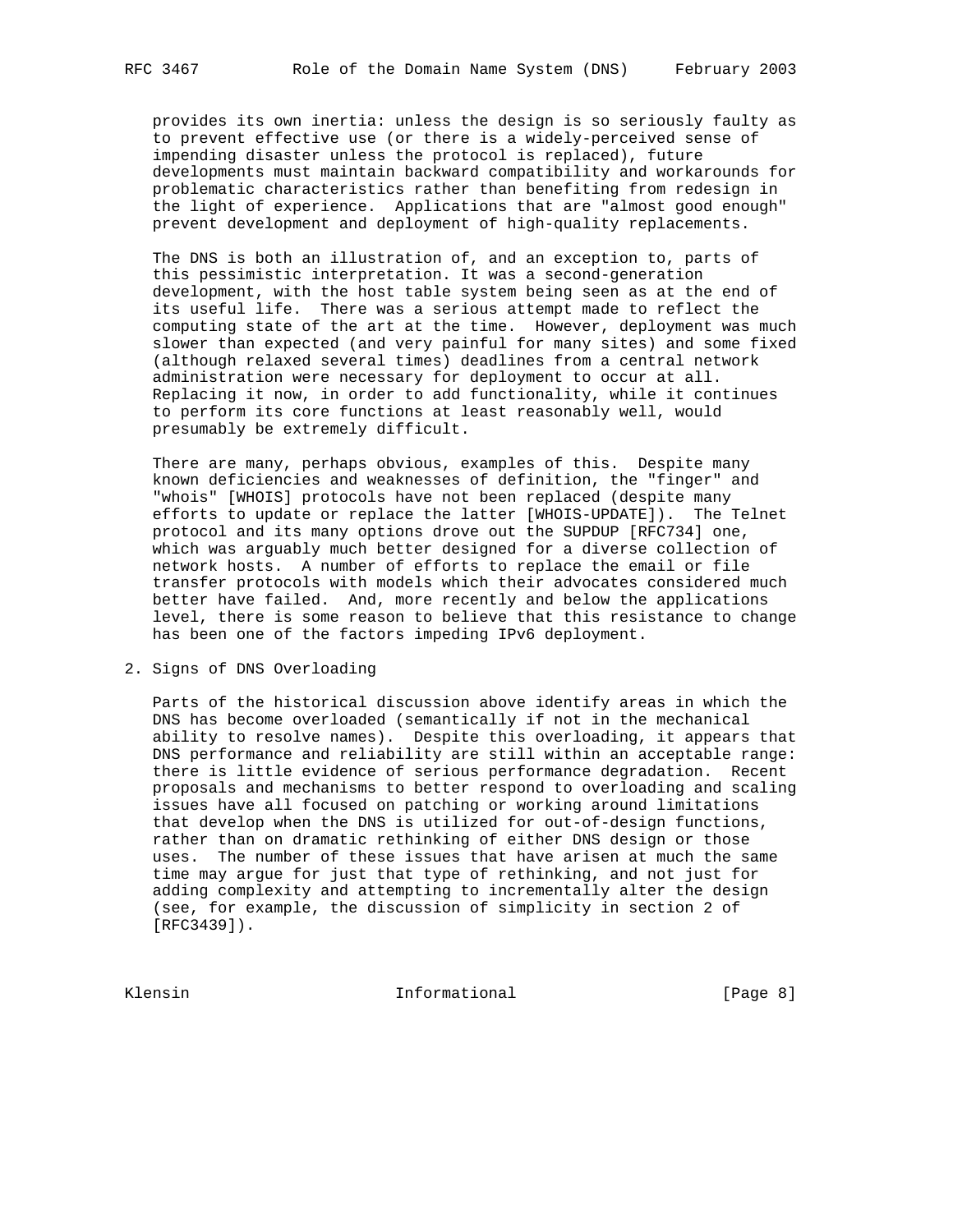For example:

- o While technical approaches such as larger and higher-powered servers and more bandwidth, and legal/political mechanisms such as dispute resolution policies, have arguably kept the problems from becoming critical, the DNS has not proven adequately responsive to business and individual needs to describe or identify things (such as product names and names of individuals) other than strict network resources.
- o While stacks have been modified to better handle multiple addresses on a physical interface and some protocols have been extended to include DNS names for determining context, the DNS does not deal especially well with many names associated with a given host (e.g., web hosting facilities with multiple domains on a server).
- o Efforts to add names deriving from languages or character sets based on other than simple ASCII and English-like names (see below), or even to utilize complex company or product names without the use of hierarchy, have created apparent requirements for names (labels) that are over 63 octets long. This requirement will undoubtedly increase over time; while there are workarounds to accommodate longer names, they impose their own restrictions and cause their own problems.
- o Increasing commercialization of the Internet, and visibility of domain names that are assumed to match names of companies or products, has turned the DNS and DNS names into a trademark battleground. The traditional trademark system in (at least) most countries makes careful distinctions about fields of applicability. When the space is flattened, without differentiation by either geography or industry sector, not only are there likely conflicts between "Joe's Pizza" (of Boston) and "Joe's Pizza" (of San Francisco) but between both and "Joe's Auto Repair" (of Los Angeles). All three would like to control "Joes.com" (and would prefer, if it were permitted by DNS naming rules, to also spell it as "Joe's.com" and have both resolve the same way) and may claim trademark rights to do so, even though conflict or confusion would not occur with traditional trademark principles.
- o Many organizations wish to have different web sites under the same URL and domain name. Sometimes this is to create local variations -- the Widget Company might want to present different material to a UK user relative to a US one -- and sometimes it is to provide higher performance by supplying information from the server topologically closest to the user. If the name resolution

Klensin 10 Informational 1999 [Page 9]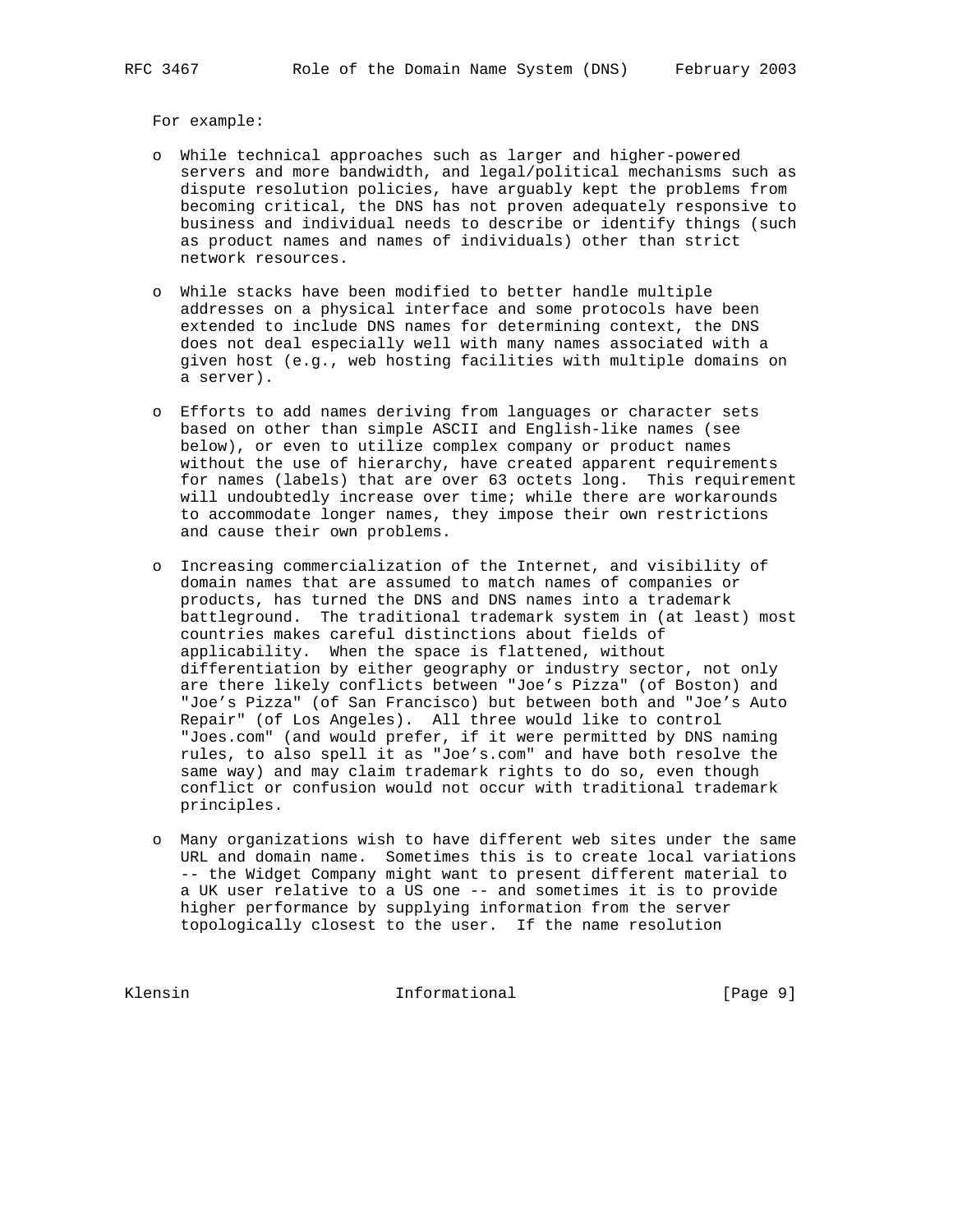mechanism is expected to provide this functionality, there are three possible models (which might be combined):

- supply information about multiple sites (or locations or references). Those sites would, in turn, provide information associated with the name and sufficient site-specific attributes to permit the application to make a sensible choice of destination, or
- accept client-site attributes and utilize them in the search process, or
- return different answers based on the location or identity of the requestor.

 While there are some tricks that can provide partial simulations of these types of function, DNS responses cannot be reliably conditioned in this way.

 These, and similar, issues of performance or content choices can, of course, be thought of as not involving the DNS at all. For example, the commonly-cited alternate approach of coupling these issues to HTTP content negotiation (cf. [RFC2295]), requires that an HTTP connection first be opened to some "common" or "primary" host so that preferences can be negotiated and then the client redirected or sent alternate data. At least from the standpoint of improving performance by accessing a "closer" location, both initially and thereafter, this approach sacrifices the desired result before the client initiates any action. It could even be argued that some of the characteristics of common content negotiation approaches are workarounds for the non-optimal use of the DNS in web URLs.

 o Many existing and proposed systems for "finding things on the Internet" require a true search capability in which near matches can be reported to the user (or to some user agent with an appropriate rule-set) and to which queries may be ambiguous or fuzzy. The DNS, by contrast, can accommodate only one set of (quite rigid) matching rules. Proposals to permit different rules in different localities (e.g., matching rules that are TLD- or zone-specific) help to identify the problem. But they cannot be applied directly to the DNS without either abandoning the desired level of flexibility or isolating different parts of the Internet from each other (or both). Fuzzy or ambiguous searches are desirable for resolution of names that might have spelling variations and for names that can be resolved into different sets of glyphs depending on context. Especially when internationalization is considered, variant name problems go beyond simple differences in representation of a character or

Klensin 10 Informational [Page 10]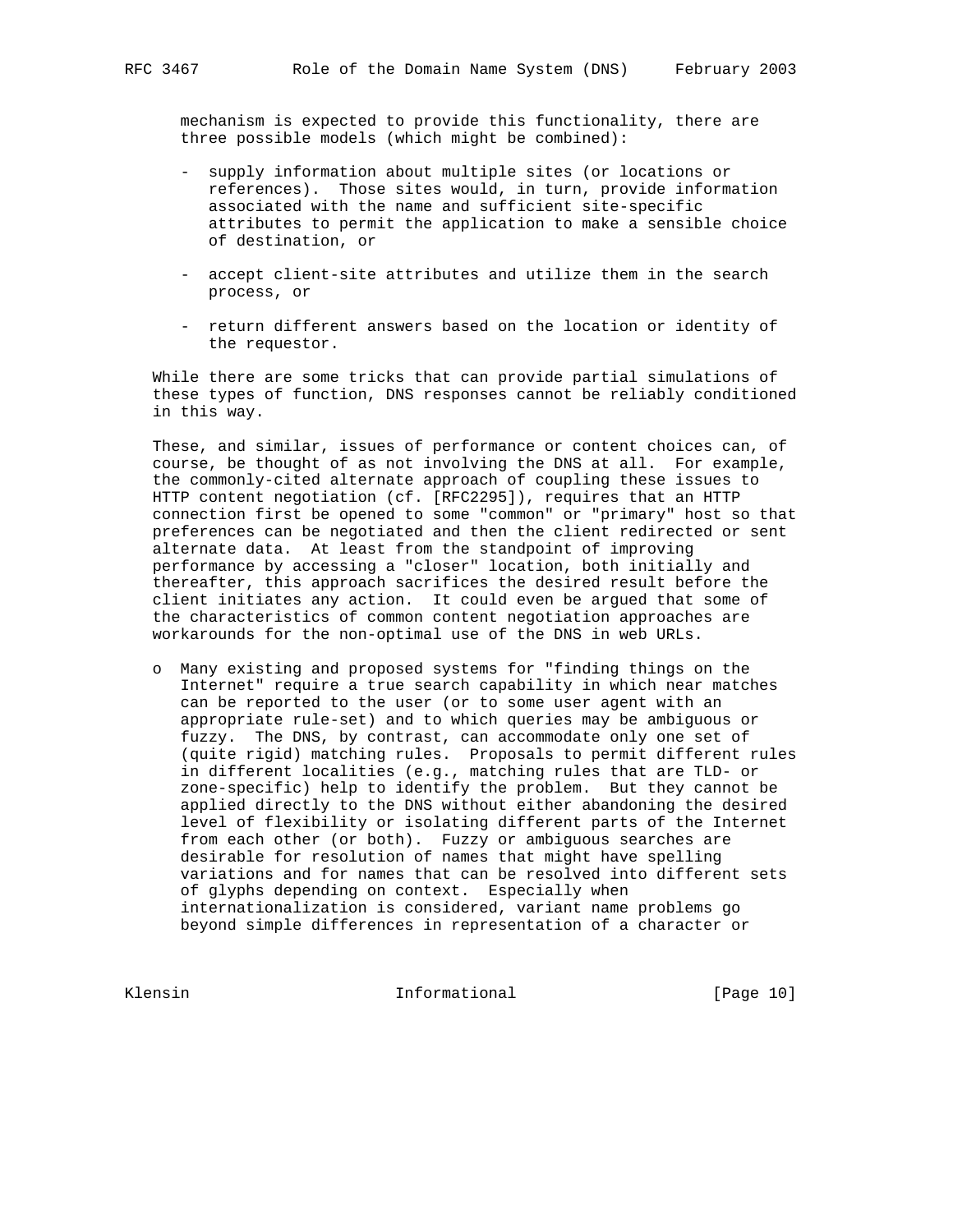ordering of a string. Instead, avoiding user astonishment and confusion requires consideration of relationships such as languages that can be written with different alphabets, Kanji- Hiragana relationships, Simplified and Traditional Chinese, etc. See [Seng] for a discussion and suggestions for addressing a subset of these issues in the context of characters based on Chinese ones. But that document essentially illustrates the difficulty of providing the type of flexible matching that would be anticipated by users; instead, it tries to protect against the worst types of confusion (and opportunities for fraud).

- o The historical DNS, and applications that make assumptions about how it works, impose significant risk (or forces technical kludges and consequent odd restrictions), when one considers adding mechanisms for use with various multi-character-set and multilingual "internationalization" systems. See the IAB's discussion of some of these issues [RFC2825] for more information.
- o In order to provide proper functionality to the Internet, the DNS must have a single unique root (the IAB provides more discussion of this issue [RFC2826]). There are many desires for local treatment of names or character sets that cannot be accommodated without either multiple roots (e.g., a separate root for multilingual names, proposed at various times by MINC [MINC] and others), or mechanisms that would have similar effects in terms of Internet fragmentation and isolation.
- o For some purposes, it is desirable to be able to search not only an index entry (labels or fully-qualified names in the DNS case), but their values or targets (DNS data). One might, for example, want to locate all of the host (and virtual host) names which cause mail to be directed to a given server via MX records. The DNS does not support this capability (see the discussion in [IQUERY]) and it can be simulated only by extracting all of the relevant records (perhaps by zone transfer if the source permits doing so, but that permission is becoming less frequently available) and then searching a file built from those records.
- o Finally, as additional types of personal or identifying information are added to the DNS, issues arise with protection of that information. There are increasing calls to make different information available based on the credentials and authorization of the source of the inquiry. As with information keyed to site locations or proximity (as discussed above), the DNS protocols make providing these differentiated services quite difficult if not impossible.

Klensin 10 Informational [Page 11]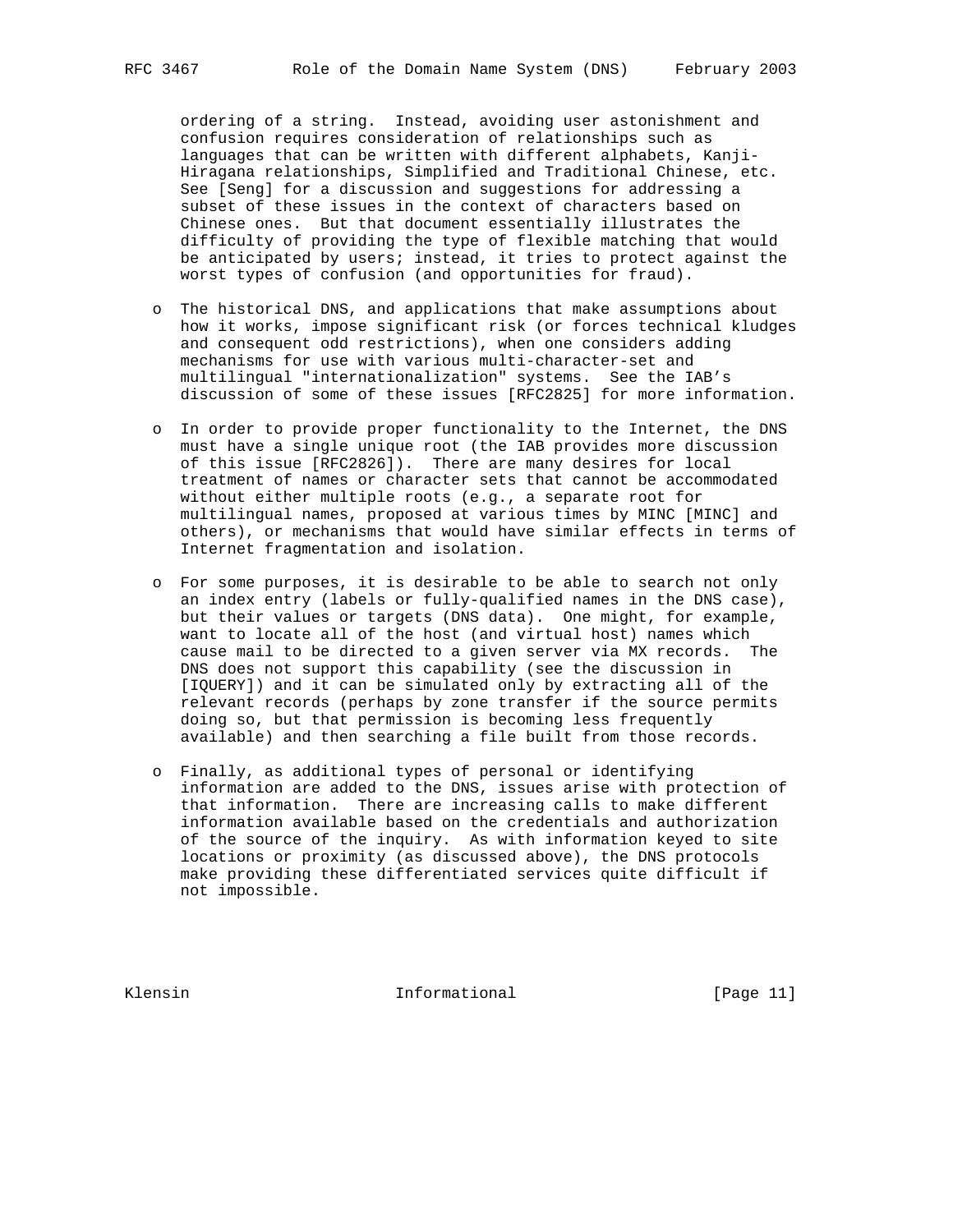In each of these cases, it is, or might be, possible to devise ways to trick the DNS system into supporting mechanisms that were not designed into it. Several ingenious solutions have been proposed in many of these areas already, and some have been deployed into the marketplace with some success. But the price of each of these changes is added complexity and, with it, added risk of unexpected and destabilizing problems.

 Several of the above problems are addressed well by a good directory system (supported by the LDAP protocol or some protocol more precisely suited to these specific applications) or searching environment (such as common web search engines) although not by the DNS. Given the difficulty of deploying new applications discussed above, an important question is whether the tricks and kludges are bad enough, or will become bad enough as usage grows, that new solutions are needed and can be deployed.

- 3. Searching, Directories, and the DNS
- 3.1 Overview

 The constraints of the DNS and the discussion above suggest the introduction of an intermediate protocol mechanism, referred to below as a "search layer" or "searchable system". The terms "directory" and "directory system" are used interchangeably with "searchable system" in this document, although the latter is far more precise. Search layer proposals would use a two (or more) stage lookup, not unlike several of the proposals for internationalized names in the DNS (see section 4), but all operations but the final one would involve searching other systems, rather than looking up identifiers in the DNS itself. As explained below, this would permit relaxation of several constraints, leading to a more capable and comprehensive overall system.

 Ultimately, many of the issues with domain names arise as the result of efforts to use the DNS as a directory. While, at the time this document was written, sufficient pressure or demand had not occurred to justify a change, it was already quite clear that, as a directory system, the DNS is a good deal less than ideal. This document suggests that there actually is a requirement for a directory system, and that the right solution to a searchable system requirement is a searchable system, not a series of DNS patches, kludges, or workarounds.

Klensin 10 Informational [Page 12]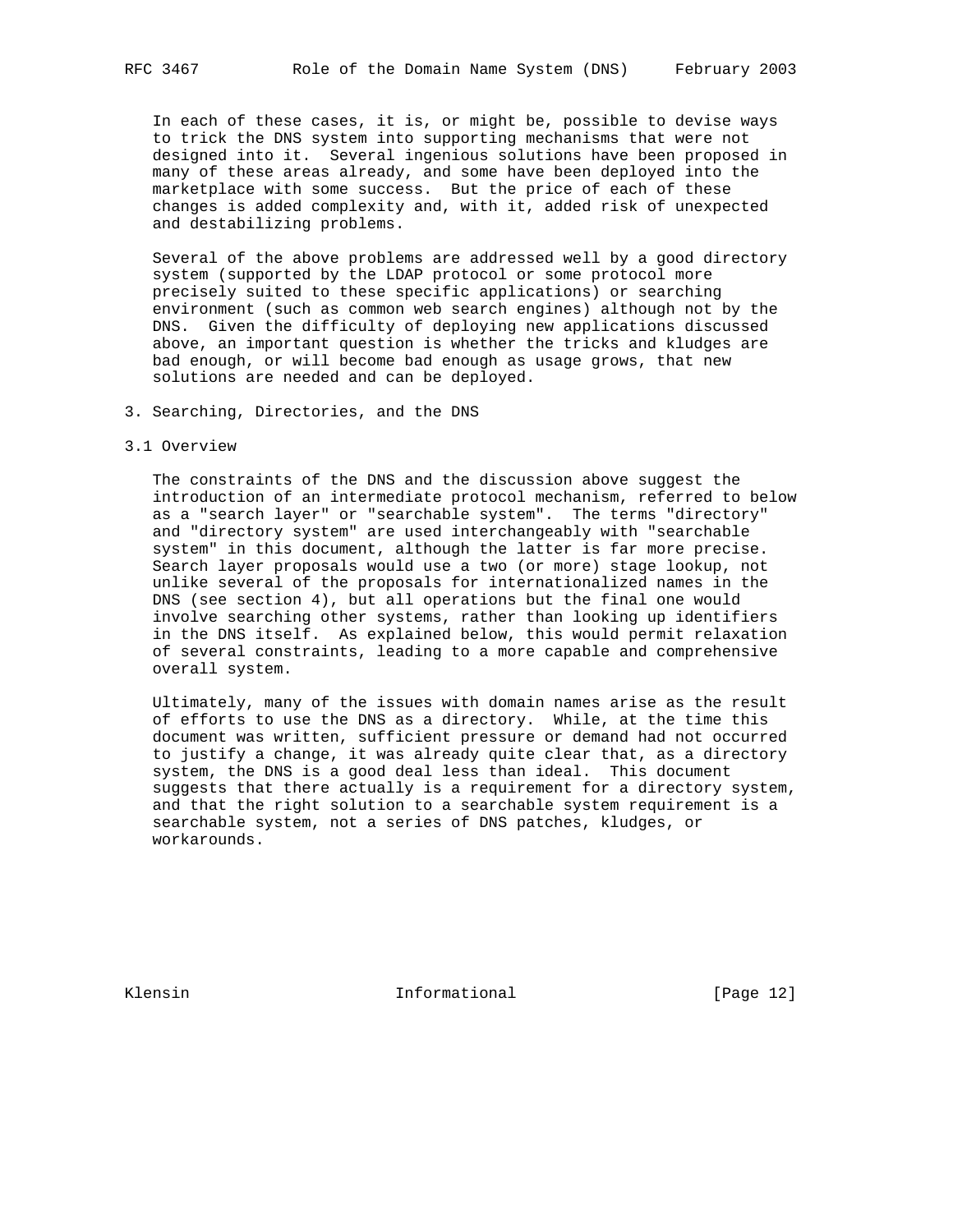The following points illustrate particular aspects of this conclusion.

- o A directory system would not require imposition of particular length limits on names.
- o A directory system could permit explicit association of attributes, e.g., language and country, with a name, without having to utilize trick encodings to incorporate that information in DNS labels (or creating artificial hierarchy for doing so).
- o There is considerable experience (albeit not much of it very successful) in doing fuzzy and "sonex" (similar-sounding) matching in directory systems. Moreover, it is plausible to think about different matching rules for different areas and sets of names so that these can be adapted to local cultural requirements. Specifically, it might be possible to have a single form of a name in a directory, but to have great flexibility about what queries matched that name (and even have different variations in different areas). Of course, the more flexibility that a system provides, the greater the possibility of real or imagined trademark conflicts. But the opportunity would exist to design a directory structure that dealt with those issues in an intelligent way, while DNS constraints almost certainly make a general and equitable DNS-only solution impossible.
- o If a directory system is used to translate to DNS names, and then DNS names are looked up in the normal fashion, it may be possible to relax several of the constraints that have been traditional (and perhaps necessary) with the DNS. For example, reverse mapping of addresses to directory names may not be a requirement even if mapping of addresses to DNS names continues to be, since the DNS name(s) would (continue to) uniquely identify the host.
- o Solutions to multilingual transcription problems that are common in "normal life" (e.g., two-sided business cards to be sure that recipients trying to contact a person can access romanized spellings and numbers if the original language is not comprehensible to them) can be easily handled in a directory system by inserting both sets of entries.
- o A directory system could be designed that would return, not a single name, but a set of names paired with network-locational information or other context-establishing attributes. This type of information might be of considerable use in resolving the "nearest (or best) server for a particular named resource"

Klensin 1nformational [Page 13]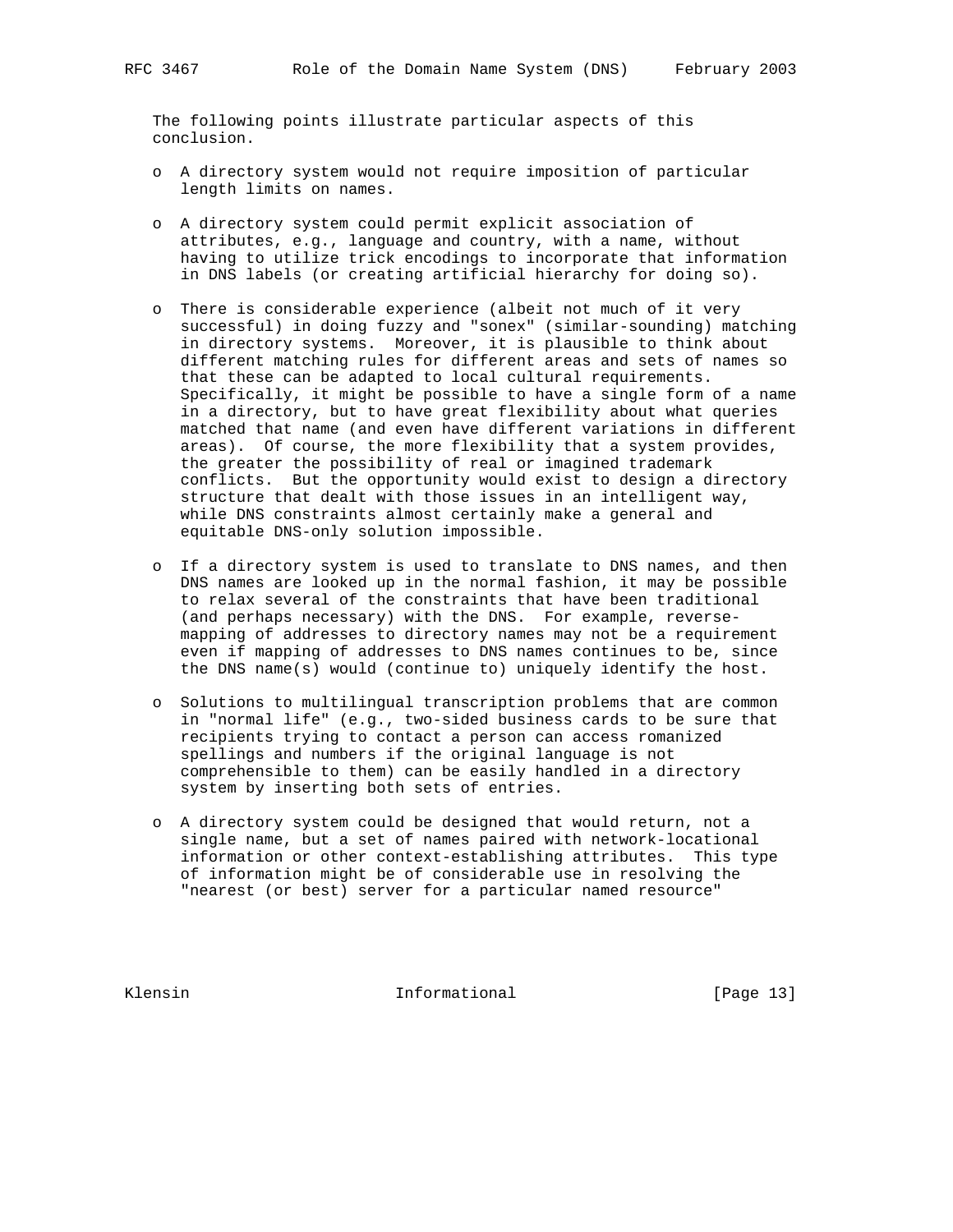problems that are a significant concern for organizations hosting web and other sites that are accessed from a wide range of locations and subnets.

 o Names bound to countries and languages might help to manage trademark realities, while, as discussed in section 1.3 above, use of the DNS in trademark-significant contexts tends to require worldwide "flattening" of the trademark system.

 Many of these issues are a consequence of another property of the DNS: names must be unique across the Internet. The need to have a system of unique identifiers is fairly obvious (see [RFC2826]). However, if that requirement were to be eliminated in a search or directory system that was visible to users instead of the DNS, many difficult problems -- of both an engineering and a policy nature - would be likely to vanish.

3.2 Some Details and Comments

 Almost any internationalization proposal for names that are in, or map into, the DNS will require changing DNS resolver API calls ("gethostbyname" or equivalent), or adding some pre-resolution preparation mechanism, in almost all Internet applications -- whether to cause the API to take a different character set (no matter how it is then mapped into the bits used in the DNS or another system), to accept or return more arguments with qualifying or identifying information, or otherwise. Once applications must be opened to make such changes, it is a relatively small matter to switch from calling into the DNS to calling a directory service and then the DNS (in many situations, both actions could be accomplished in a single API call).

 A directory approach can be consistent both with "flat" models and multi-attribute ones. The DNS requires strict hierarchies, limiting its ability to differentiate among names by their properties. By contrast, modern directories can utilize independently-searched attributes and other structured schema to provide flexibilities not present in a strictly hierarchical system.

 There is a strong historical argument for a single directory structure (implying a need for mechanisms for registration, delegation, etc.). But a single structure is not a strict requirement, especially if in-depth case analysis and design work leads to the conclusion that reverse-mapping to directory names is not a requirement (see section 5). If a single structure is not needed, then, unlike the DNS, there would be no requirement for a global organization to authorize or delegate operation of portions of the structure.

Klensin 10 Informational [Page 14]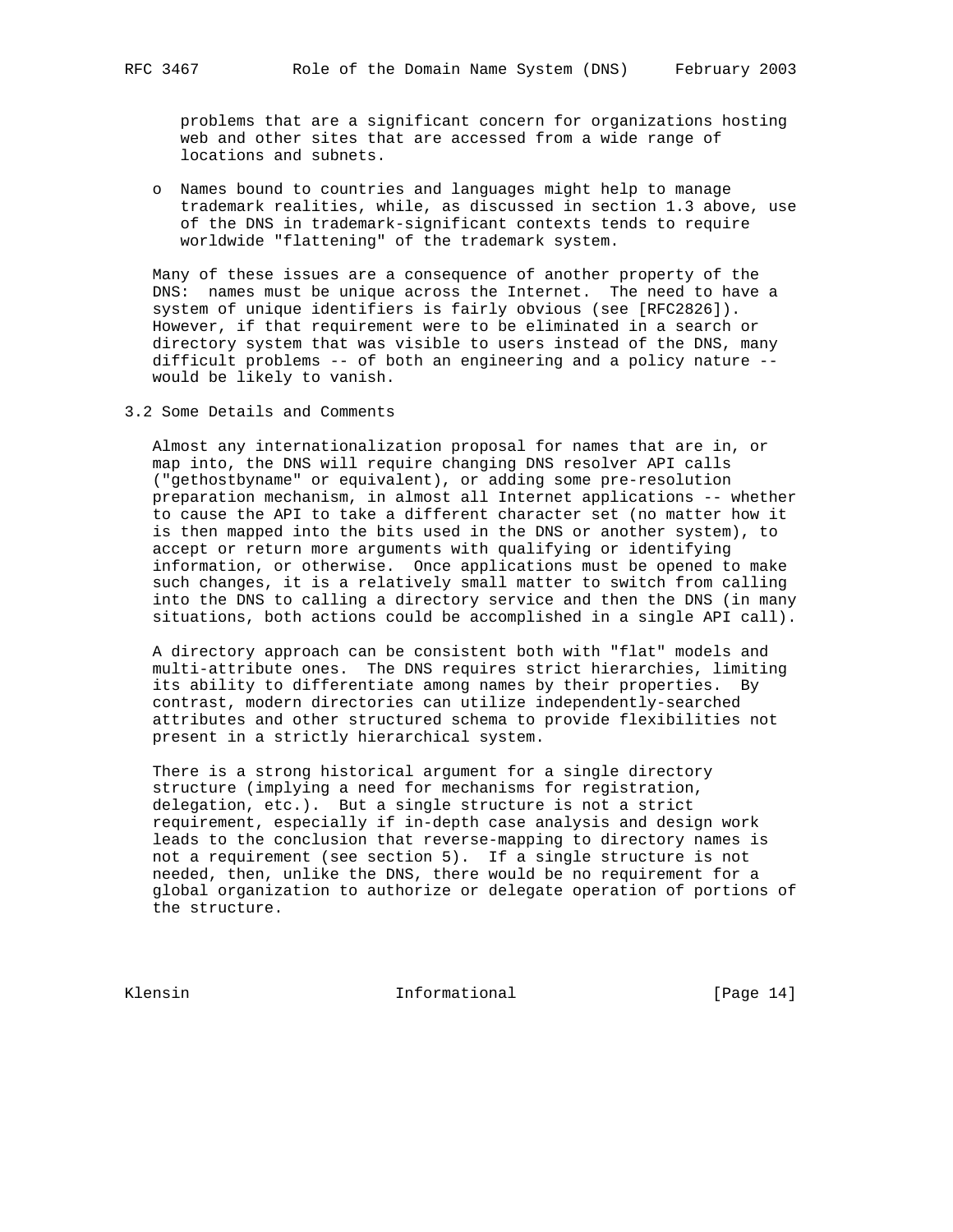The "no single structure" concept could be taken further by moving away from simple "names" in favor of, e.g., multiattribute, multihierarchical, faceted systems in which most of the facets use restricted vocabularies. (These terms are fairly standard in the information retrieval and classification system literature, see, e.g., [IS5127].) Such systems could be designed to avoid the need for procedures to ensure uniqueness across, or even within, providers and databases of the faceted entities for which the search is to be performed. (See [DNS-Search] for further discussion.)

 While the discussion above includes very general comments about attributes, it appears that only a very small number of attributes would be needed. The list would almost certainly include country and language for internationalization purposes. It might require "charset" if we cannot agree on a character set and encoding, although there are strong arguments for simply using ISO 10646 (also known as Unicode or "UCS" (for Universal Character Set) [UNICODE], [IS10646] coding in interchange. Trademark issues might motivate "commercial" and "non-commercial" (or other) attributes if they would be helpful in bypassing trademark problems. And applications to resource location, such as those contemplated for Uniform Resource Identifiers (URIs) [RFC2396, RFC3305] or the Service Location Protocol [RFC2608], might argue for a few other attributes (as outlined above).

4. Internationalization

 Much of the thinking underlying this document was driven by considerations of internationalizing the DNS or, more specifically, providing access to the functions of the DNS from languages and naming systems that cannot be accurately expressed in the traditional DNS subset of ASCII. Much of the relevant work was done in the IETF's "Internationalized Domain Names" Working Group (IDN-WG), although this document also draws on extensive parallel discussions in other forums. This section contains an evaluation of what was learned as an "internationalized DNS" or "multilingual DNS" was explored and suggests future steps based on that evaluation.

 When the IDN-WG was initiated, it was obvious to several of the participants that its first important task was an undocumented one: to increase the understanding of the complexities of the problem sufficiently that naive solutions could be rejected and people could go to work on the harder problems. The IDN-WG clearly accomplished that task. The beliefs that the problems were simple, and in the corresponding simplistic approaches and their promises of quick and painless deployment, effectively disappeared as the WG's efforts matured.

Klensin 10 Informational [Page 15]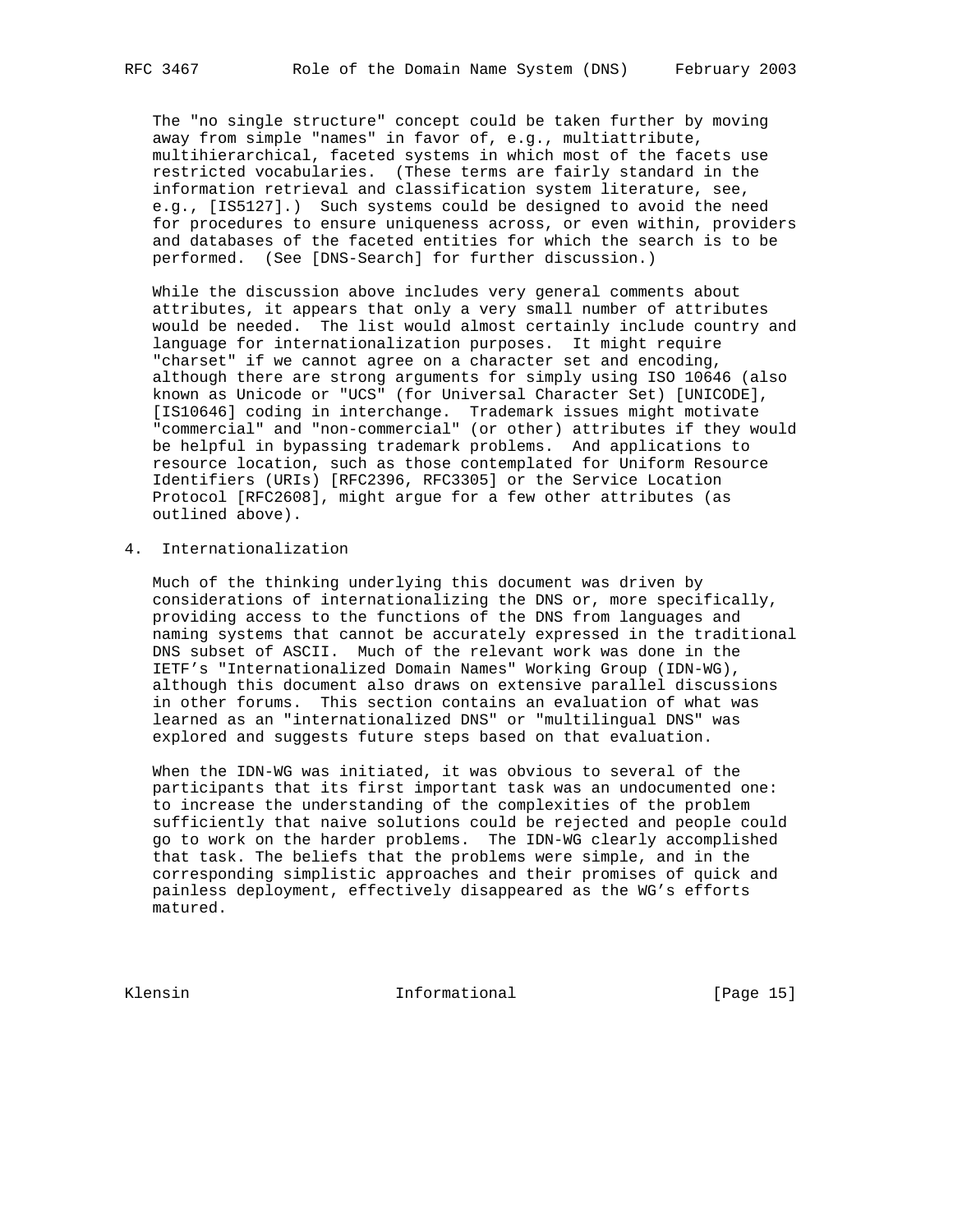Some of the lessons learned from increased understanding and the dissipation of naive beliefs should be taken as cautions by the wider community: the problems are not simple. Specifically, extracting small elements for solution rather than looking at whole systems, may result in obscuring the problems but not solving any problem that is worth the trouble.

### 4.1 ASCII Isn't Just Because of English

 The hostname rules chosen in the mid-70s weren't just "ASCII because English uses ASCII", although that was a starting point. We have discovered that almost every other script (and even ASCII if we permit the rest of the characters specified in the ISO 646 International Reference Version) is more complex than hostname restricted-ASCII (the "LDH" form, see section 1.1). And ASCII isn't sufficient to completely represent English -- there are several words in the language that are correctly spelled only with characters or diacritical marks that do not appear in ASCII. With a broader selection of scripts, in some examples, case mapping works from one case to the other but is not reversible. In others, there are conventions about alternate ways to represent characters (in the language, not [only] in character coding) that work most of the time, but not always. And there are issues in coding, with Unicode/10646 providing different ways to represent the same character ("character", rather than "glyph", is used deliberately here). And, in still others, there are questions as to whether two glyphs "match", which may be a distance-function question, not one with a binary answer. The IETF approach to these problems is to require pre-matching canonicalization (see the "stringprep" discussion below).

 The IETF has resisted the temptations to either try to specify an entirely new coded character set, or to pick and choose Unicode/10646 characters on a per-character basis rather than by using well-defined blocks. While it may appear that a character set designed to meet Internet-specific needs would be very attractive, the IETF has never had the expertise, resources, and representation from critically important communities to actually take on that job. Perhaps more important, a new effort might have chosen to make some of the many complex tradeoffs differently than the Unicode committee did, producing a code with somewhat different characteristics. But there is no evidence that doing so would produce a code with fewer problems and side-effects. It is much more likely that making tradeoffs differently would simply result in a different set of problems, which would be equally or more difficult.

Klensin 1nformational [Page 16]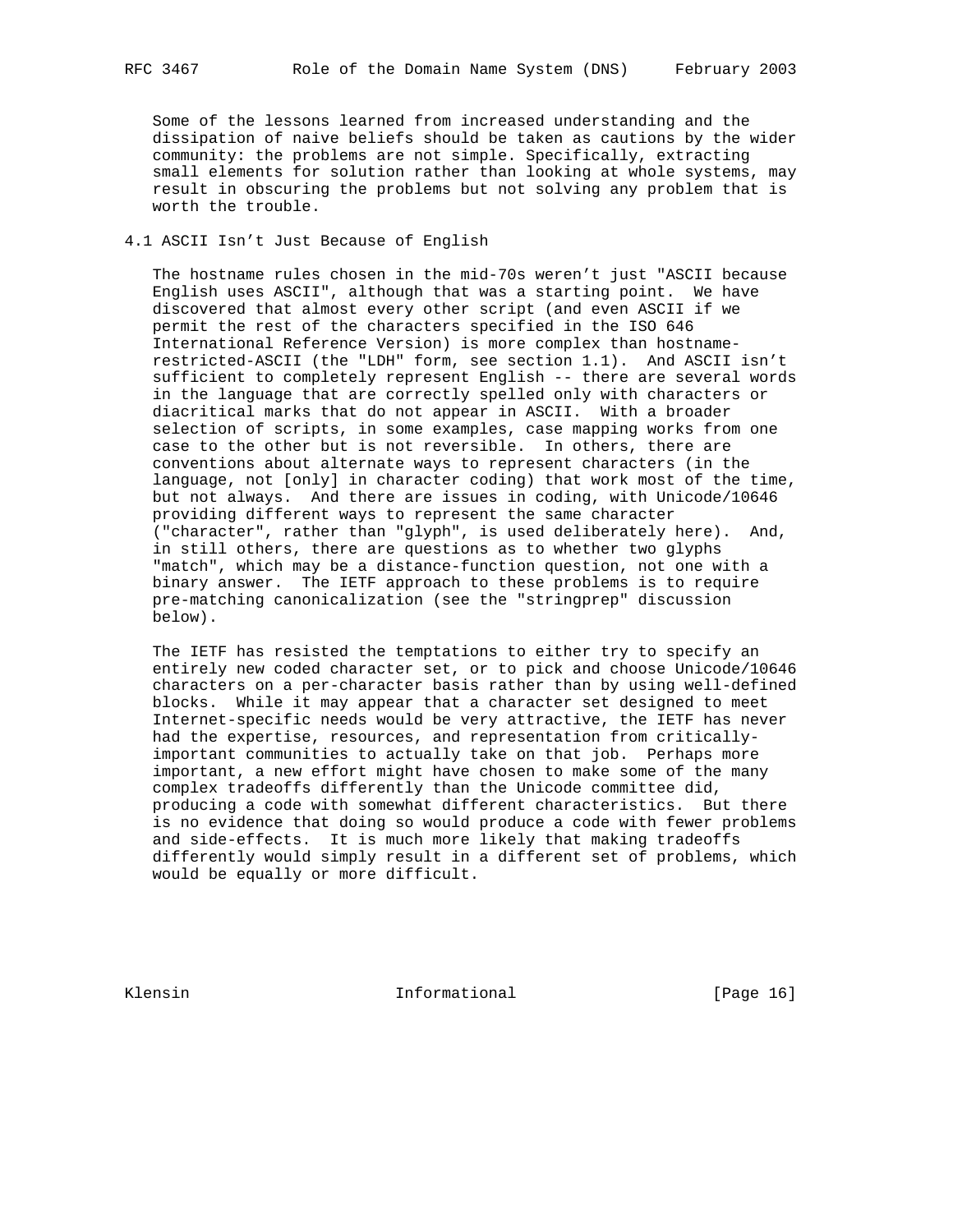# 4.2 The "ASCII Encoding" Approaches

 While the DNS can handle arbitrary binary strings without known internal problems (see [RFC2181]), some restrictions are imposed by the requirement that text be interpreted in a case-independent way ([RFC1034], [RFC1035]). More important, most internet applications assume the hostname-restricted "LDH" syntax that is specified in the host table RFCs and as "prudent" in RFC 1035. If those assumptions are not met, many conforming implementations of those applications may exhibit behavior that would surprise implementors and users. To avoid these potential problems, IETF internationalization work has focused on "ASCII-Compatible Encodings" (ACE). These encodings preserve the LDH conventions in the DNS itself. Implementations of applications that have not been upgraded utilize the encoded forms, while newer ones can be written to recognize the special codings and map them into non-ASCII characters. These approaches are, however, not problem-free even if human interface issues are ignored. Among other issues, they rely on what is ultimately a heuristic to determine whether a DNS label is to be considered as an internationalized name (i.e., encoded Unicode) or interpreted as an actual LDH name in its own right. And, while all determinations of whether a particular query matches a stored object are traditionally made by DNS servers, the ACE systems, when combined with the complexities of international scripts and names, require that much of the matching work be separated into a separate, client-side, canonicalization or "preparation" process before the DNS matching mechanisms are invoked [STRINGPREP].

4.3 "Stringprep" and Its Complexities

 As outlined above, the model for avoiding problems associated with putting non-ASCII names in the DNS and elsewhere evolved into the principle that strings are to be placed into the DNS only after being passed through a string preparation function that eliminates or rejects spurious character codes, maps some characters onto others, performs some sequence canonicalization, and generally creates forms that can be accurately compared. The impact of this process on hostname-restricted ASCII (i.e., "LDH") strings is trivial and essentially adds only overhead. For other scripts, the impact is, of necessity, quite significant.

 Although the general notion underlying stringprep is simple, the many details are quite subtle and the associated tradeoffs are complex. A design team worked on it for months, with considerable effort placed into clarifying and fine-tuning the protocol and tables. Despite general agreement that the IETF would avoid getting into the business of defining character sets, character codings, and the associated conventions, the group several times considered and rejected special

Klensin 10 Informational [Page 17]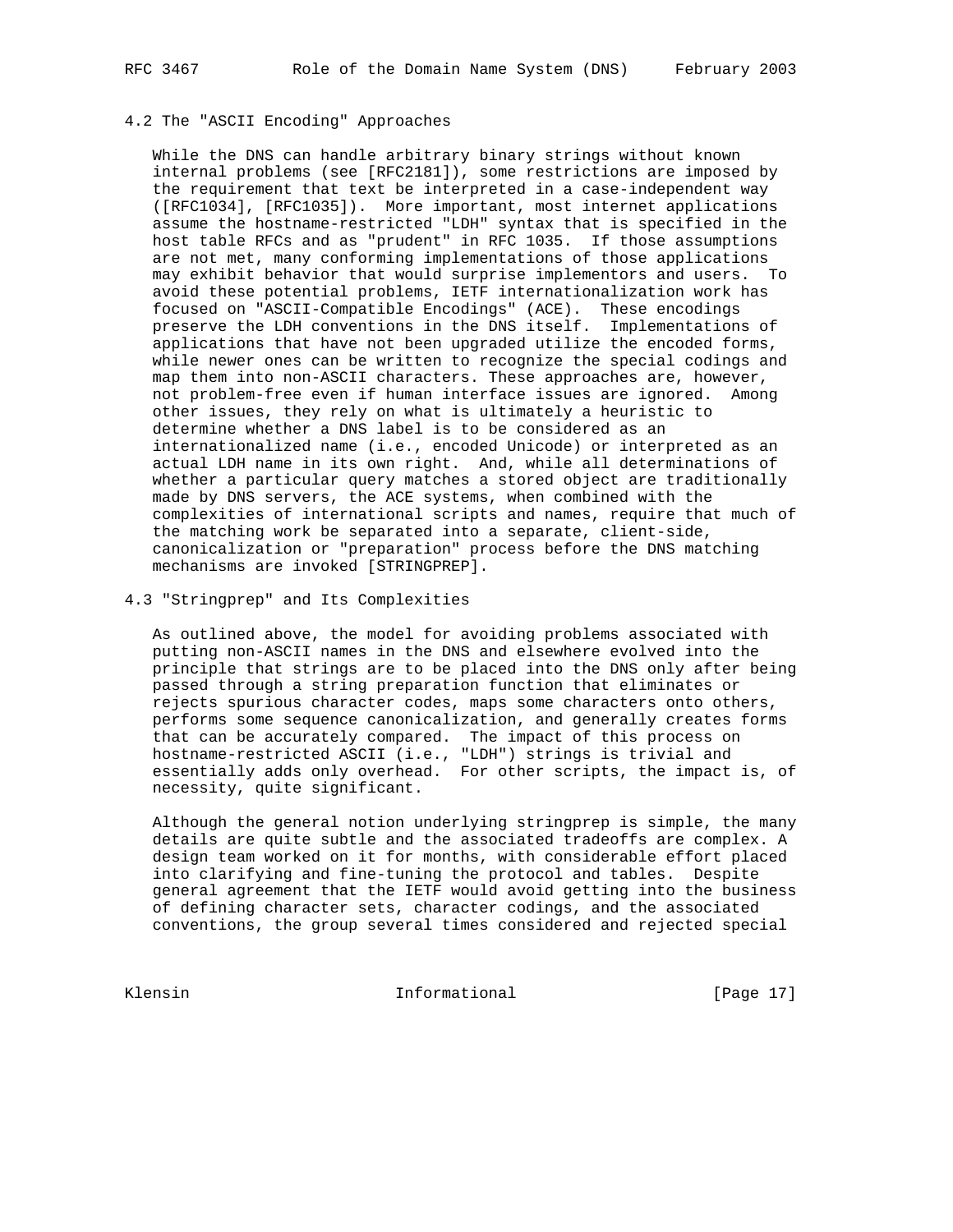treatment of code positions to more nearly match the distinctions made by Unicode with user perceptions about similarities and differences between characters. But there were intense temptations (and pressures) to incorporate language-specific or country-specific rules. Those temptations, even when resisted, were indicative of parts of the ongoing controversy or of the basic unsuitability of the DNS for fully internationalized names that are visible, comprehensible, and predictable for end users.

 There have also been controversies about how far one should go in these processes of preparation and transformation and, ultimately, about the validity of various analogies. For example, each of the following operations has been claimed to be similar to case-mapping in ASCII:

- o stripping of vowels in Arabic or Hebrew
- o matching of "look-alike" characters such as upper-case Alpha in Greek and upper-case A in Roman-based alphabets
- o matching of Traditional and Simplified Chinese characters that represent the same words,
- o matching of Serbo-Croatian words whether written in Roman-derived or Cyrillic characters

 A decision to support any of these operations would have implications for other scripts or languages and would increase the overall complexity of the process. For example, unless language-specific information is somehow available, performing matching between Traditional and Simplified Chinese has impacts on Japanese and Korean uses of the same "traditional" characters (e.g., it would not be appropriate to map Kanji into Simplified Chinese).

 Even were the IDN-WG's other work to have been abandoned completely or if it were to fail in the marketplace, the stringprep and nameprep work will continue to be extremely useful, both in identifying issues and problem code points and in providing a reasonable set of basic rules. Where problems remain, they are arguably not with nameprep, but with the DNS-imposed requirement that its results, as with all other parts of the matching and comparison process, yield a binary "match or no match" answer, rather than, e.g., a value on a similarity scale that can be evaluated by the user or by user-driven heuristic functions.

Klensin 10 and 10 and 10 and 11 and 10 and 10 and 10 and 10 and 10 and 10 and 10 and 10 and 10 and 10 and 10 and 10 and 10 and 10 and 10 and 10 and 10 and 10 and 10 and 10 and 10 and 10 and 10 and 10 and 10 and 10 and 10 a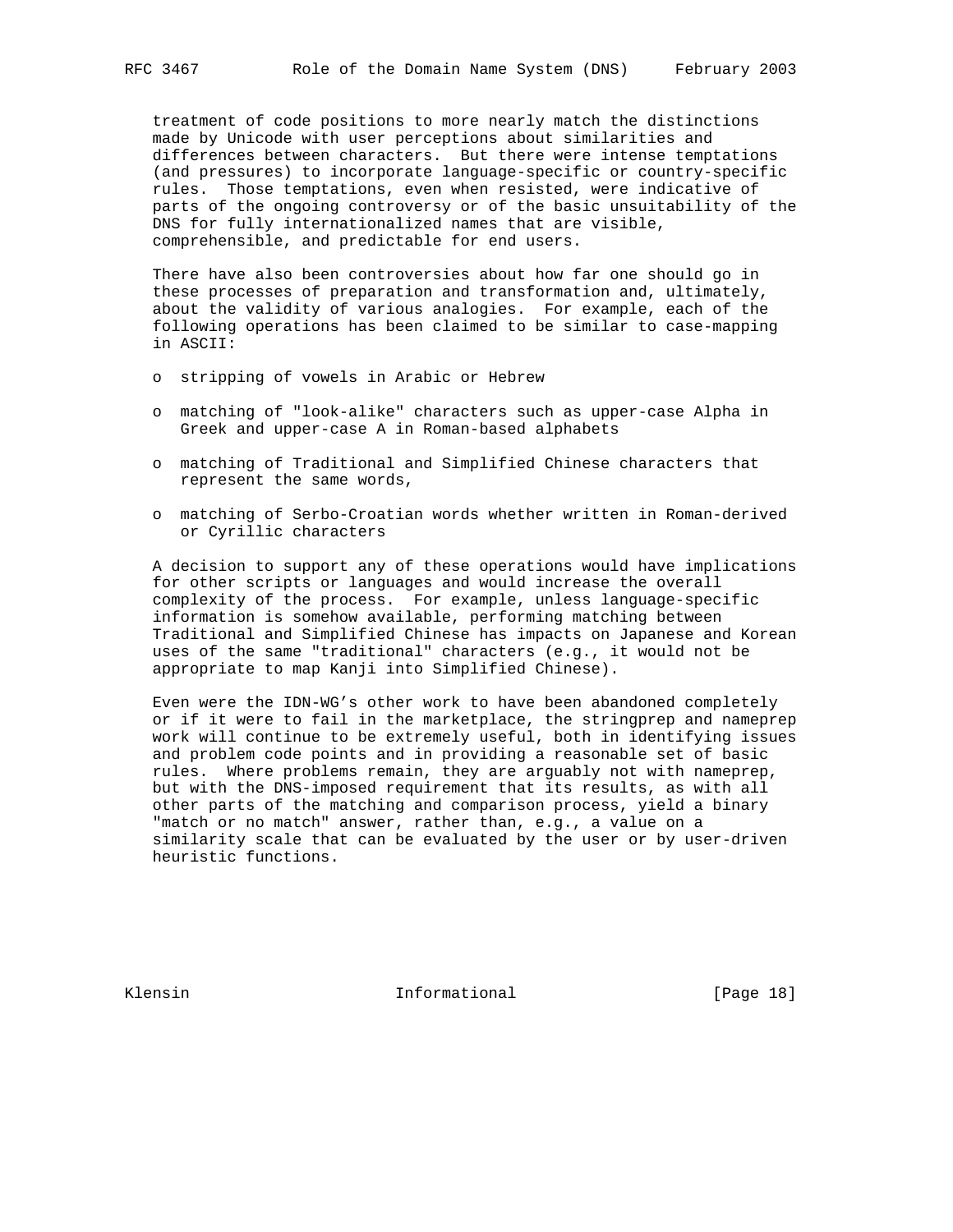### 4.4 The Unicode Stability Problem

 ISO 10646 basically defines only code points, and not rules for using or comparing the characters. This is part of a long-standing tradition with the work of what is now ISO/IEC JTC1/SC2: they have performed code point assignments and have typically treated the ways in which characters are used as beyond their scope. Consequently, they have not dealt effectively with the broader range of internationalization issues. By contrast, the Unicode Technical Committee (UTC) has defined, in annexes and technical reports (see, e.g., [UTR15]), some additional rules for canonicalization and comparison. Many of those rules and conventions have been factored into the "stringprep" and "nameprep" work, but it is not straightforward to make or define them in a fashion that is sufficiently precise and permanent to be relied on by the DNS.

 Perhaps more important, the discussions leading to nameprep also identified several areas in which the UTC definitions are inadequate, at least without additional information, to make matching precise and unambiguous. In some of these cases, the Unicode Standard permits several alternate approaches, none of which are an exact and obvious match to DNS needs. That has left these sensitive choices up to IETF, which lacks sufficient in-depth expertise, much less any mechanism for deciding to optimize one language at the expense of another.

 For example, it is tempting to define some rules on the basis of membership in particular scripts, or for punctuation characters, but there is no precise definition of what characters belong to which script or which ones are, or are not, punctuation. The existence of these areas of vagueness raises two issues: whether trying to do precise matching at the character set level is actually possible (addressed below) and whether driving toward more precision could create issues that cause instability in the implementation and resolution models for the DNS.

 The Unicode definition also evolves. Version 3.2 appeared shortly after work on this document was initiated. It added some characters and functionality and included a few minor incompatible code point changes. IETF has secured an agreement about constraints on future changes, but it remains to be seen how that agreement will work out in practice. The prognosis actually appears poor at this stage, since UTC chose to ballot a recent possible change which should have been prohibited by the agreement (the outcome of the ballot is not relevant, only that the ballot was issued rather than having the result be a foregone conclusion). However, some members of the community consider some of the changes between Unicode 3.0 and 3.1 and between 3.1 and 3.2, as well as this recent ballot, to be

Klensin 10 Informational [Page 19]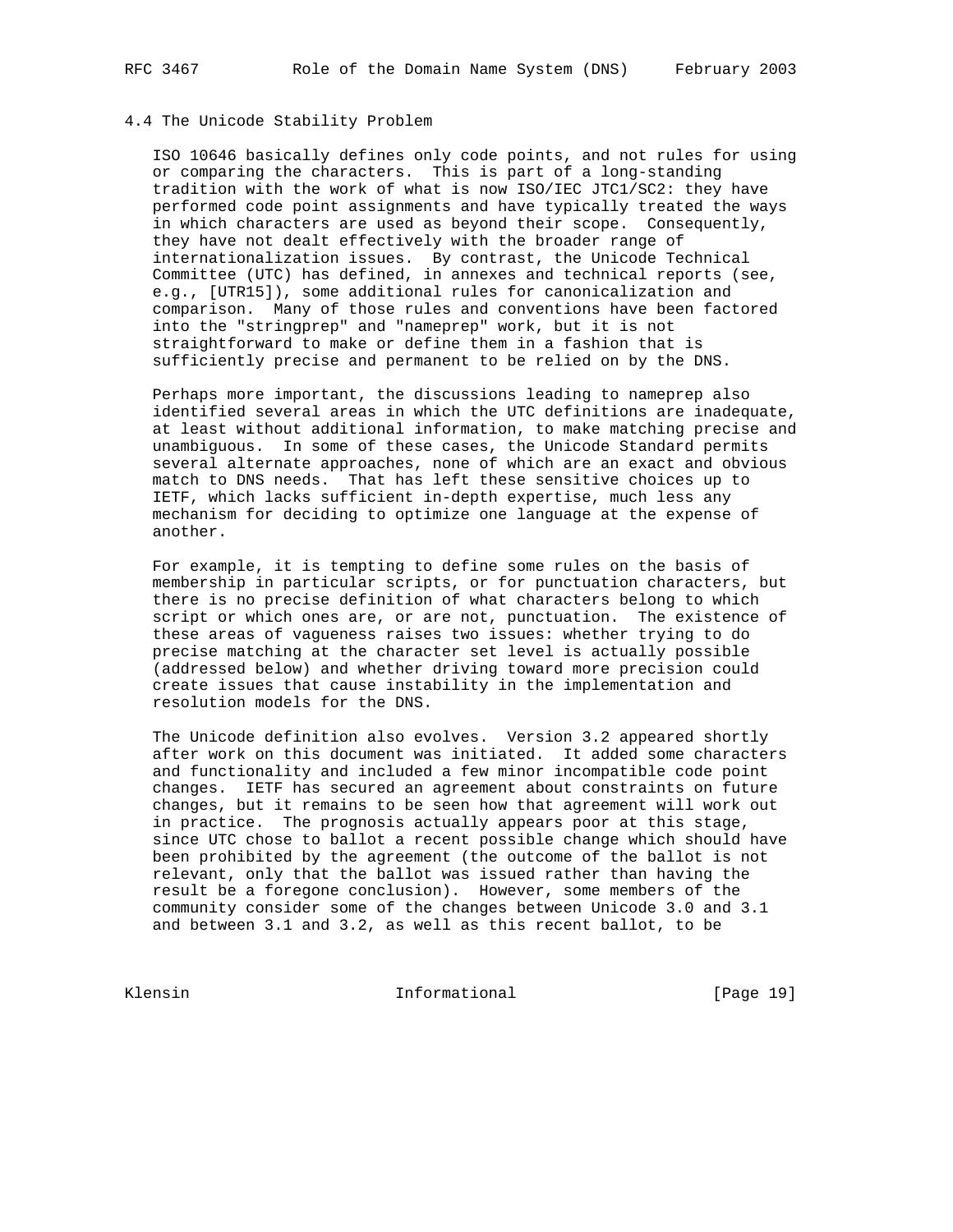evidence of instability and that these instabilities are better handled in a system that can be more flexible about handling of characters, scripts, and ancillary information than the DNS.

 In addition, because the systems implications of internationalization are considered out of scope in SC2, ISO/IEC JTC1 has assigned some of those issues to its SC22/WG20 (the Internationalization working group within the subcommittee that deals with programming languages, systems, and environments). WG20 has historically dealt with internationalization issues thoughtfully and in depth, but its status has several times been in doubt in recent years. However, assignment of these matters to WG20 increases the risk of eventual ISO internationalization standards that specify different behavior than the UTC specifications.

4.5 Audiences, End Users, and the User Interface Problem

 Part of what has "caused" the DNS internationalization problem, as well as the DNS trademark problem and several others, is that we have stopped thinking about "identifiers for objects" -- which normal people are not expected to see -- and started thinking about "names" -- strings that are expected not only to be readable, but to have linguistically-sensible and culturally-dependent meaning to non specialist users.

 Within the IETF, the IDN-WG, and sometimes other groups, avoided addressing the implications of that transition by taking "outside our scope -- someone else's problem" approaches or by suggesting that people will just become accustomed to whatever conventions are adopted. The realities of user and vendor behavior suggest that these approaches will not serve the Internet community well in the long term:

- o If we want to make it a problem in a different part of the user interface structure, we need to figure out where it goes in order to have proof of concept of our solution. Unlike vendors whose sole [business] model is the selling or registering of names, the IETF must produce solutions that actually work, in the applications context as seen by the end user.
- o The principle that "they will get used to our conventions and adapt" is fine if we are writing rules for programming languages or an API. But the conventions under discussion are not part of a semi-mathematical system, they are deeply ingrained in culture. No matter how often an English-speaking American is told that the Internet requires that the correct spelling of "colour" be used, he or she isn't going to be convinced. Getting a French-speaker in Lyon to use exactly the same lexical conventions as a French-

Klensin 10 Informational [Page 20]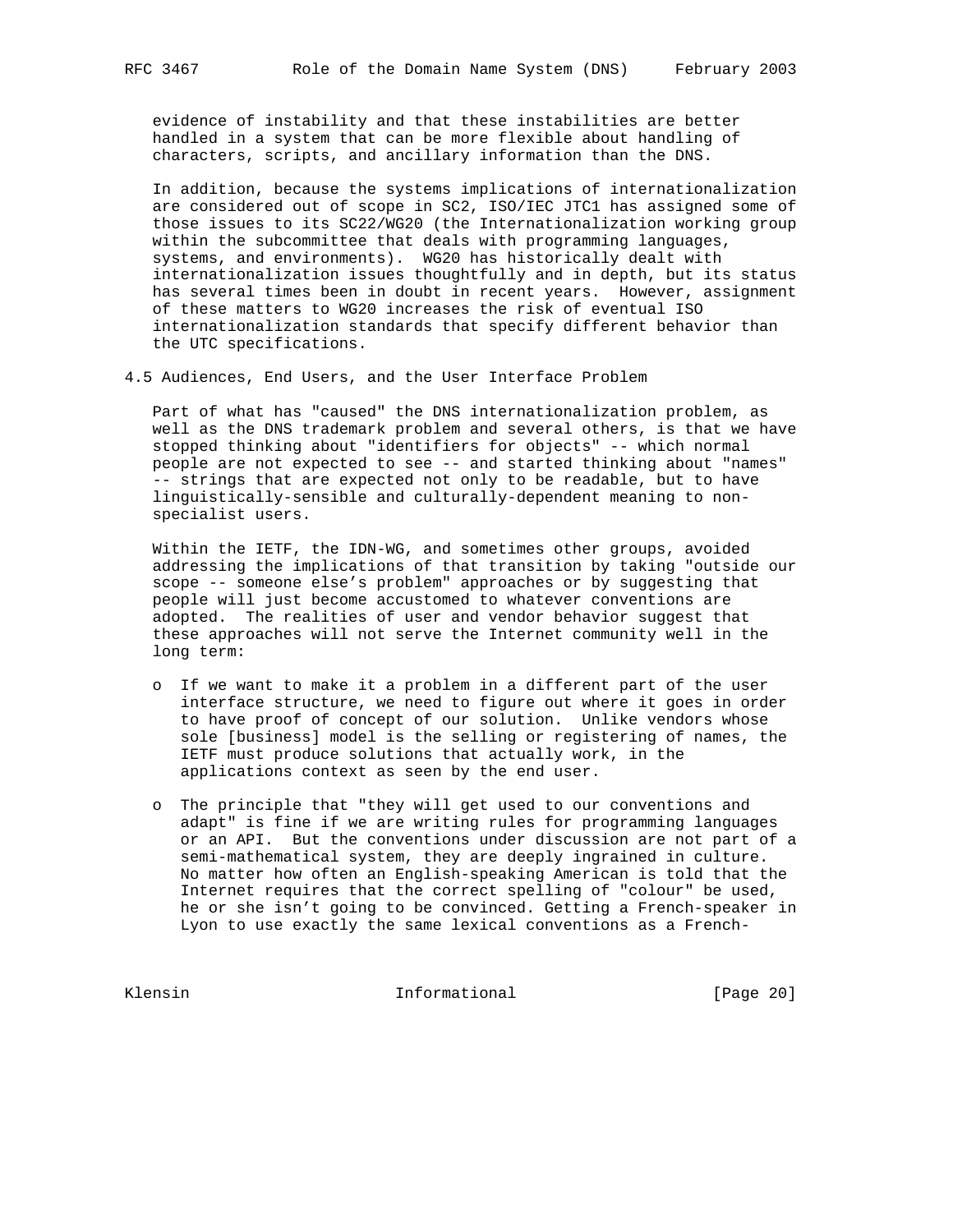speaker in Quebec in order to accommodate the decisions of the IETF or of a registrar or registry is just not likely. "Montreal" is either a misspelling or an anglicization of a similar word with an acute accent mark over the "e" (i.e., using the Unicode character U+00E9 or one of its equivalents). But global agreement on a rule that will determine whether the two forms should match -- and that won't astonish end users and speakers of one language or the other -- is as unlikely as agreement on whether "misspelling" or "anglicization" is the greater travesty.

 More generally, it is not clear that the outcome of any conceivable nameprep-like process is going to be good enough for practical, user-level, use. In the use of human languages by humans, there are many cases in which things that do not match are nonetheless interpreted as matching. The Norwegian/Danish character that appears in U+00F8 (visually, a lower case 'o' overstruck with a forward slash) and the "o-umlaut" German character that appears in U+00F6 (visually, a lower case 'o' with diaeresis (or umlaut)) are clearly different and no matching program should yield an "equal" comparison. But they are more similar to each other than either of them is to, e.g., "e". Humans are able to mentally make the correction in context, and do so easily, and they can be surprised if computers cannot do so. Worse, there is a Swedish character whose appearance is identical to the German o-umlaut, and which shares code point U+00F6, but that, if the languages are known and the sounds of the letters or meanings of words including the character are considered, actually should match the Norwegian/Danish use of U+00F8.

 This text uses examples in Roman scripts because it is being written in English and those examples are relatively easy to render. But one of the important lessons of the discussions about domain name internationalization in recent years is that problems similar to those described above exist in almost every language and script. Each one has its idiosyncrasies, and each set of idiosyncracies is tied to common usage and cultural issues that are very familiar in the relevant group, and often deeply held as cultural values. As long as a schoolchild in the US can get a bad grade on a spelling test for using a perfectly valid British spelling, or one in France or Germany can get a poor grade for leaving off a diacritical mark, there are issues with the relevant language. Similarly, if children in Egypt or Israel are taught that it is acceptable to write a word with or without vowels or stress marks, but that, if those marks are included, they must be the correct ones, or a user in Korea is potentially offended or astonished by out-of-order sequences of Jamo, systems based on character-at-a-time processing and simplistic matching, with no contextual information, are not going to satisfy user needs.

Klensin 10 Informational [Page 21]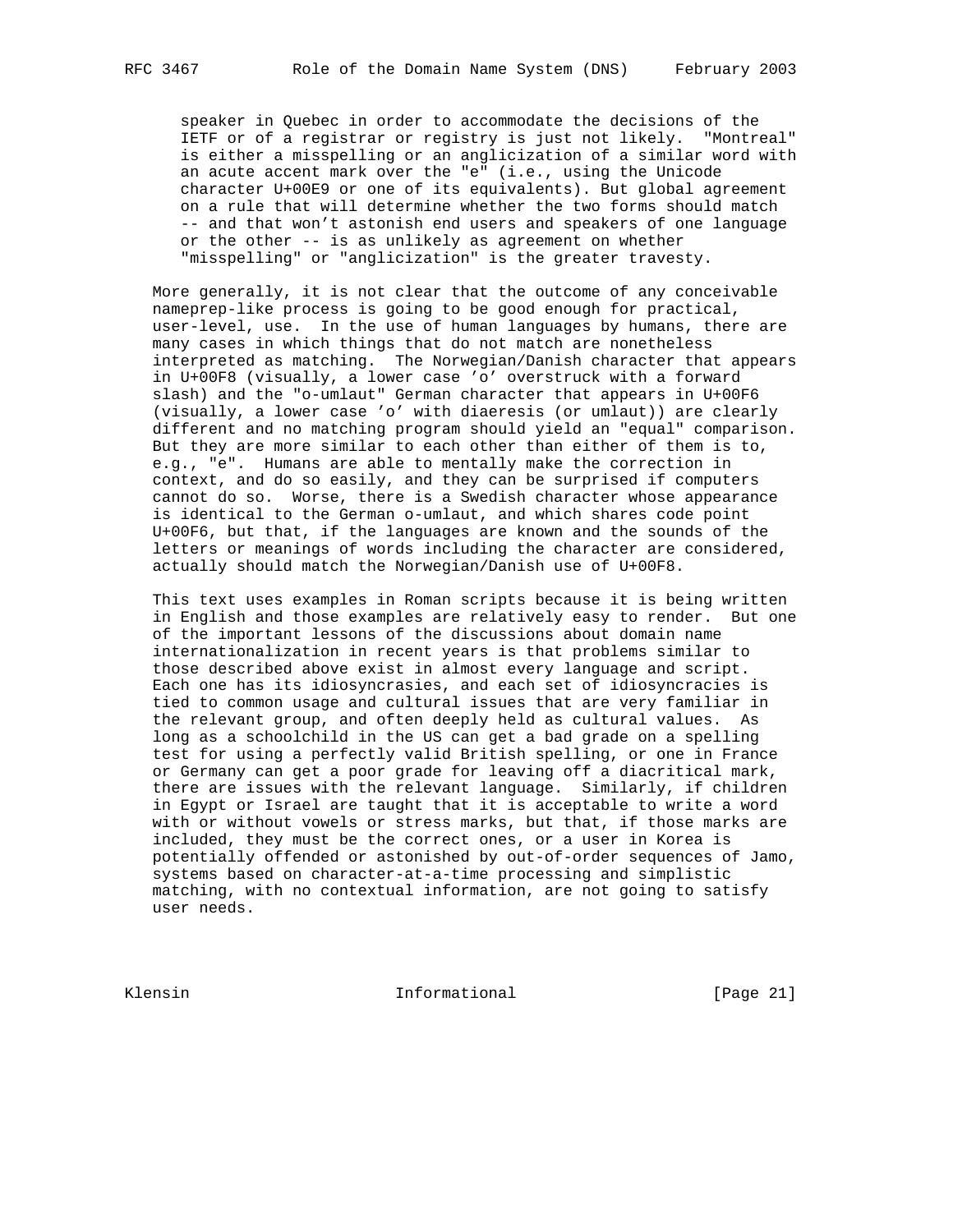Users are demanding solutions that deal with language and culture. Systems of identifier symbol-strings that serve specialists or computers are, at best, a solution to a rather different (and, at the time this document was written, somewhat ill-defined), problem. The recent efforts have made it ever more clear that, if we ignore the distinction between the user requirements and narrowly-defined identifiers, we are solving an insufficient problem. And, conversely, the approaches that have been proposed to approximate solutions to the user requirement may be far more complex than simple identifiers require.

4.6 Business Cards and Other Natural Uses of Natural Languages

 Over the last few centuries, local conventions have been established in various parts of the world for dealing with multilingual situations. It may be helpful to examine some of these. For example, if one visits a country where the language is different from ones own, business cards are often printed on two sides, one side in each language. The conventions are not completely consistent and the technique assumes that recipients will be tolerant. Translations of names or places are attempted in some situations and transliterations in others. Since it is widely understood that exact translations or transliterations are often not possible, people typically smile at errors, appreciate the effort, and move on.

 The DNS situation differs from these practices in at least two ways. Since a global solution is required, the business card would need a number of sides approximating the number of languages in the world, which is probably impossible without violating laws of physics. More important, the opportunities for tolerance don't exist: the DNS requires a exact match or the lookup fails.

4.7 ASCII Encodings and the Roman Keyboard Assumption

 Part of the argument for ACE-based solutions is that they provide an escape for multilingual environments when applications have not been upgraded. When an older application encounters an ACE-based name, the assumption is that the (admittedly ugly) ASCII-coded string will be displayed and can be typed in. This argument is reasonable from the standpoint of mixtures of Roman-based alphabets, but may not be relevant if user-level systems and devices are involved that do not support the entry of Roman-based characters or which cannot conveniently render such characters. Such systems are few in the world today, but the number can reasonably be expected to rise as the Internet is increasingly used by populations whose primary concern is with local issues, local information, and local languages. It is,

Klensin 1nformational [Page 22]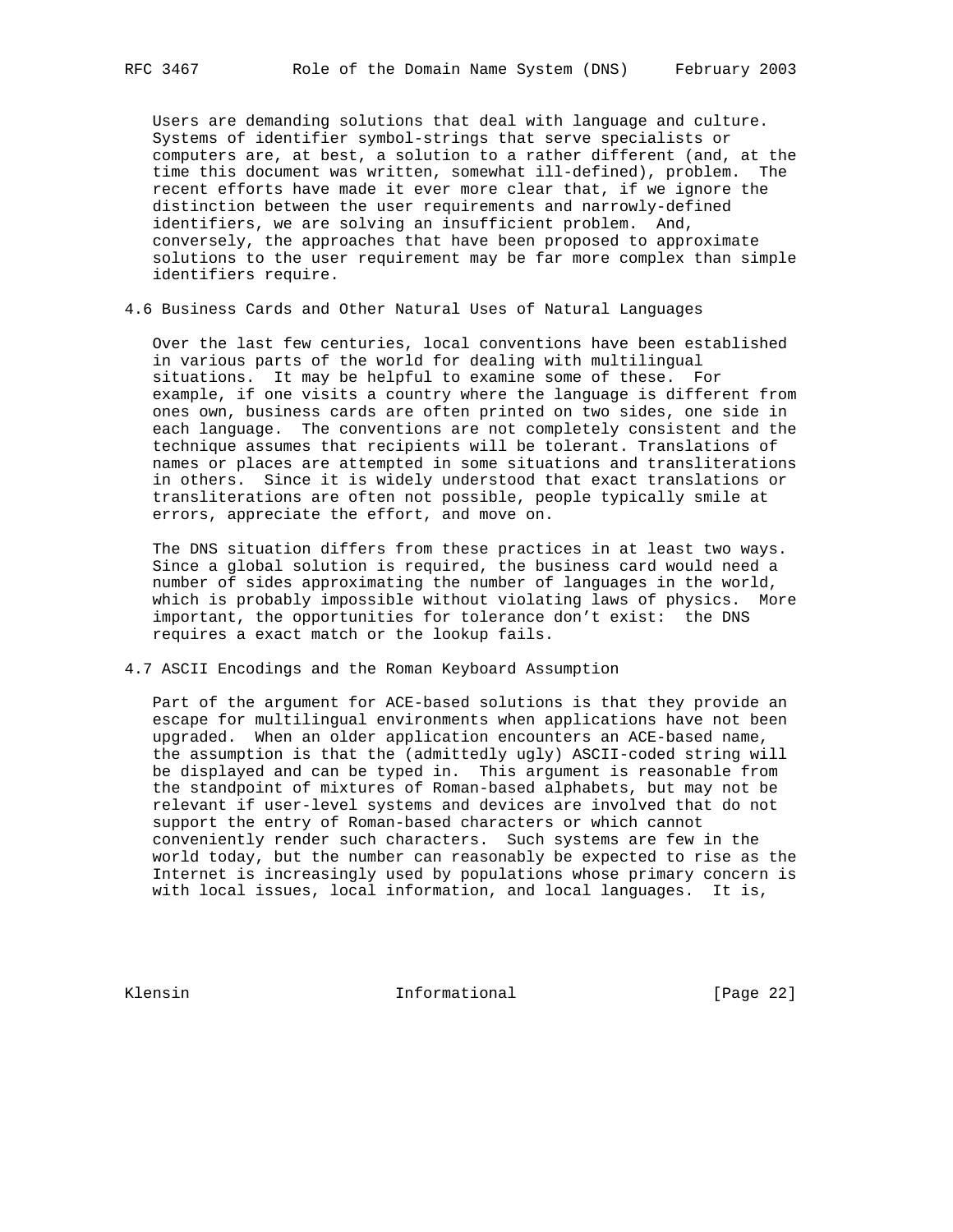for example, fairly easy to imagine populations who use Arabic or Thai scripts and who do not have routine access to scripts or input devices based on Roman-derived alphabets.

4.8 Intra-DNS Approaches for "Multilingual Names"

 It appears, from the cases above and others, that none of the intra- DNS-based solutions for "multilingual names" are workable. They rest on too many assumptions that do not appear to be feasible -- that people will adapt deeply-entrenched language habits to conventions laid down to make the lives of computers easy; that we can make "freeze it now, no need for changes in these areas" decisions about Unicode and nameprep; that ACE will smooth over applications problems, even in environments without the ability to key or render Roman-based glyphs (or where user experience is such that such glyphs cannot easily be distinguished from each other); that the Unicode Consortium will never decide to repair an error in a way that creates a risk of DNS incompatibility; that we can either deploy EDNS [RFC2671] or that long names are not really important; that Japanese and Chinese computer users (and others) will either give up their local or IS 2022-based character coding solutions (for which addition of a large fraction of a million new code points to Unicode is almost certainly a necessary, but probably not sufficient, condition) or build leakproof and completely accurate boundary conversion mechanisms; that out of band or contextual information will always be sufficient for the "map glyph onto script" problem; and so on. In each case, it is likely that about 80% or 90% of cases will work satisfactorily, but it is unlikely that such partial solutions will be good enough. For example, suppose someone can spell her name 90% correctly, or a company name is matched correctly 80% of the time but the other 20% of attempts identify a competitor: are either likely to be considered adequate?

5. Search-based Systems: The Key Controversies

 For many years, a common response to requirements to locate people or resources on the Internet has been to invoke the term "directory". While an in-depth analysis of the reasons would require a separate document, the history of failure of these invocations has given "directory" efforts a bad reputation. The effort proposed here is different from those predecessors for several reasons, perhaps the most important of which is that it focuses on a fairly-well understood set of problems and needs, rather than on finding uses for a particular technology.

 As suggested in some of the text above, it is an open question as to whether the needs of the community would be best served by a single (even if functionally, and perhaps administratively, distributed)

Klensin 10 Informational [Page 23]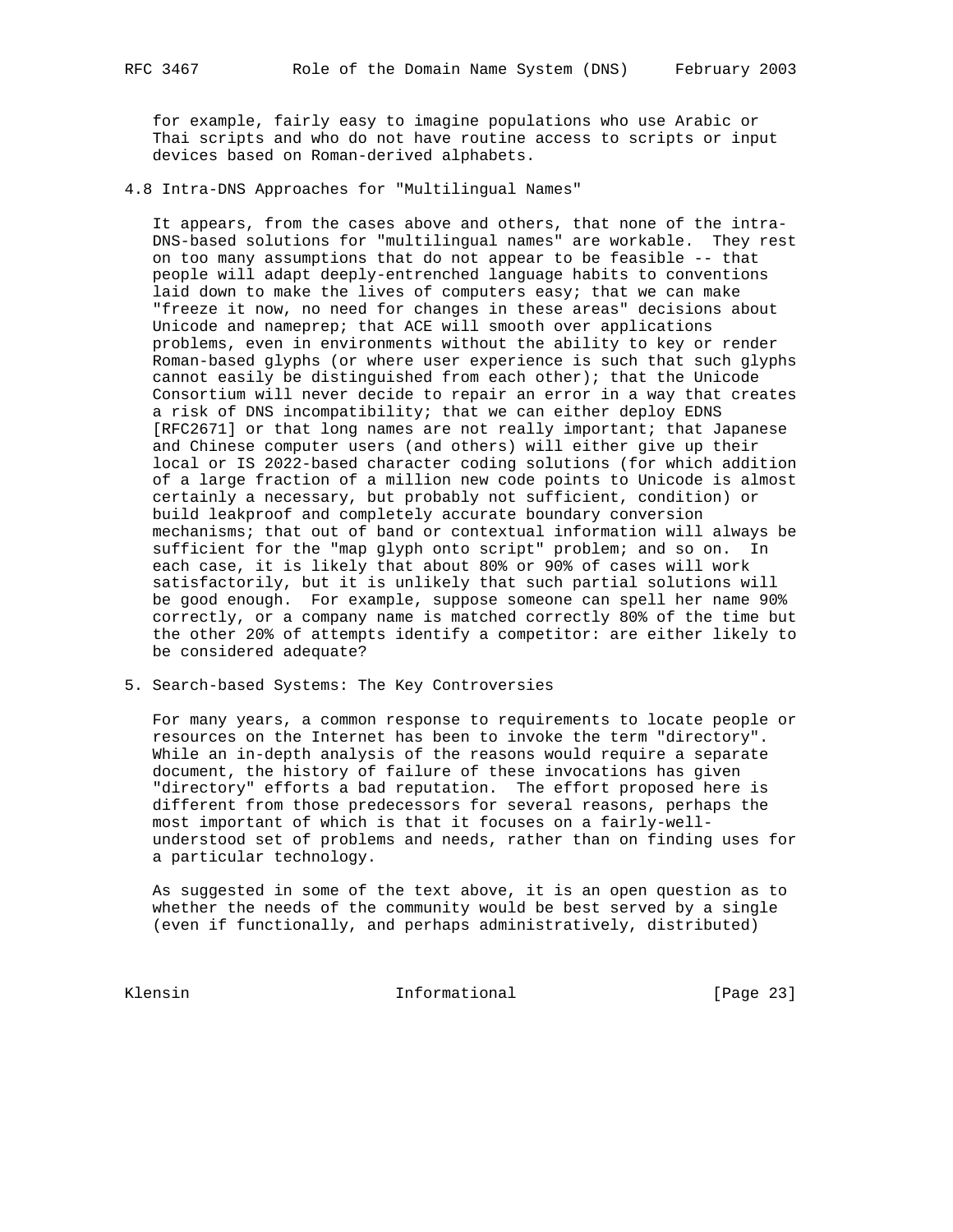directory with universal applicability, a single directory that supports locally-tailored search (and, most important, matching) functions, or multiple, locally-determined, directories. Each has its attractions. Any but the first would essentially prevent reverse-mapping (determination of the user-visible name of the host or resource from target information such as an address or DNS name). But reverse mapping has become less useful over the years --at least to users -- as more and more names have been associated with many host addresses and as CIDR [CIDR] has proven problematic for mapping smaller address blocks to meaningful names.

 Locally-tailored searches and mappings would permit national variations on interpretation of which strings matched which other ones, an arrangement that is especially important when different localities apply different rules to, e.g., matching of characters with and without diacriticals. But, of course, this implies that a URL may evaluate properly or not depending on either settings on a client machine or the network connectivity of the user. That is not, in general, a desirable situation, since it implies that users could not, in the general case, share URLs (or other host references) and that a particular user might not be able to carry references from one host or location to another.

 And, of course, completely separate directories would permit translation and transliteration functions to be embedded in the directory, giving much of the Internet a different appearance depending on which directory was chosen. The attractions of this are obvious, but, unless things were very carefully designed to preserve uniqueness and precise identities at the right points (which may or may not be possible), such a system would have many of the difficulties associated with multiple DNS roots.

 Finally, a system of separate directories and databases, if coupled with removal of the DNS-imposed requirement for unique names, would largely eliminate the need for a single worldwide authority to manage the top of the naming hierarchy.

6. Security Considerations

 The set of proposals implied by this document suggests an interesting set of security issues (i.e., nothing important is ever easy). A directory system used for locating network resources would presumably need to be as carefully protected against unauthorized changes as the DNS itself. There also might be new opportunities for problems in an arrangement involving two or more (sub)layers, especially if such a system were designed without central authority or uniqueness of names. It is uncertain how much greater those risks would be as compared to a DNS lookup sequence that involved looking up one name,

Klensin 10 Informational [Page 24]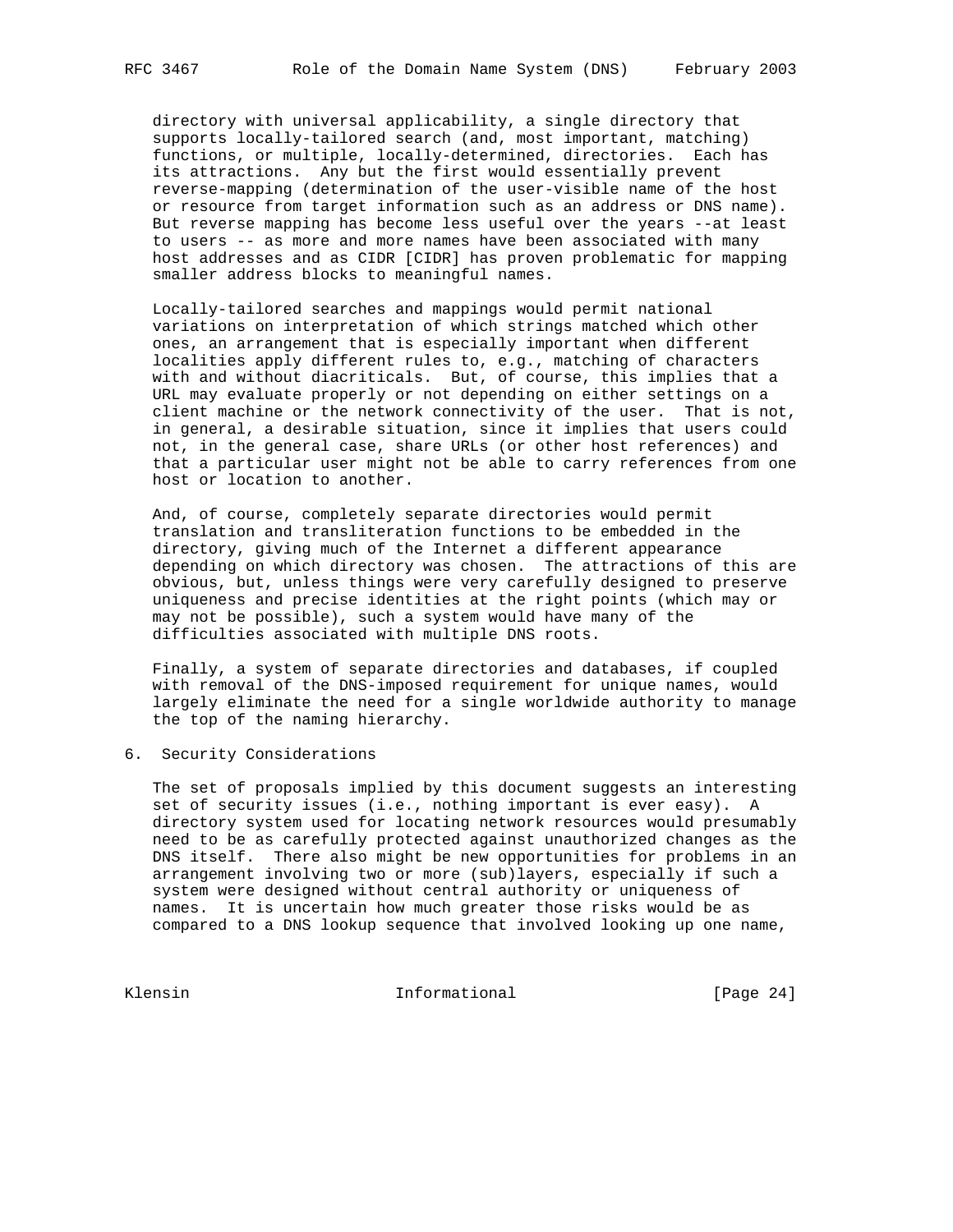getting back information, and then doing additional lookups potentially in different subtrees. That multistage lookup will often be the case with, e.g., NAPTR records [RFC 2915] unless additional restrictions are imposed. But additional steps, systems, and databases almost certainly involve some additional risks of compromise.

- 7. References
- 7.1 Normative References

None

- 7.2 Explanatory and Informative References
	- [Albitz] Any of the editions of Albitz, P. and C. Liu, DNS and BIND, O'Reilly and Associates, 1992, 1997, 1998, 2001.
	- [ASCII] American National Standards Institute (formerly United States of America Standards Institute), X3.4, 1968, "USA Code for Information Interchange". ANSI X3.4-1968 has been replaced by newer versions with slight modifications, but the 1968 version remains definitive for the Internet. Some time after ASCII was first formulated as a standard, ISO adopted international standard 646, which uses ASCII as a base. IS 646 actually contained two code tables: an "International Reference Version" (often referenced as ISO 646-IRV) which was essentially identical to the ASCII of the time, and a "Basic Version" (ISO 646-BV), which designates a number of character positions for national use.
	- [CIDR] Fuller, V., Li, T., Yu, J. and K. Varadhan, "Classless Inter-Domain Routing (CIDR): an Address Assignment and Aggregation Strategy", RFC 1519, September 1993.

 Eidnes, H., de Groot, G. and P. Vixie, "Classless IN- ADDR.ARPA delegation", RFC 2317, March 1998.

- [COM-SIZE] Size information supplied by Verisign Global Registry Services (the zone administrator, or "registry operator", for COM, see [REGISTRAR], below) to ICANN, third quarter 2002.
- [DNS-Search] Klensin, J., "A Search-based access model for the DNS", Work in Progress.

Klensin 10 and 10 and 11 and 11 and 11 and 12 and 12 and 12 and 12 and 12 and 12 and 12 and 12 and 12 and 12 and 12 and 12 and 12 and 12 and 12 and 12 and 12 and 12 and 12 and 12 and 12 and 12 and 12 and 12 and 12 and 12 a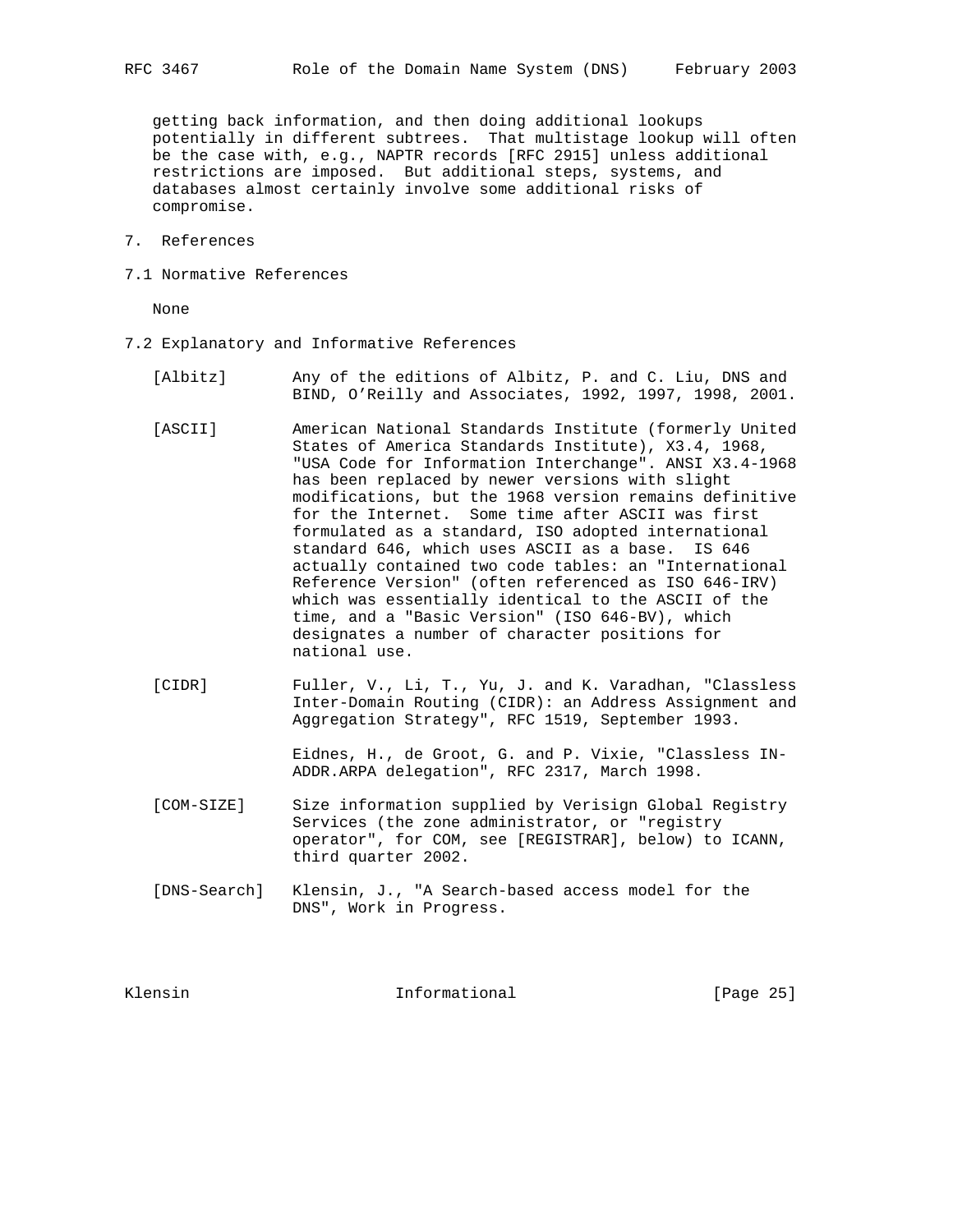- RFC 3467 Role of the Domain Name System (DNS) February 2003
	- [FINGER] Zimmerman, D., "The Finger User Information Protocol", RFC 1288, December 1991.

 Harrenstien, K., "NAME/FINGER Protocol", RFC 742, December 1977.

- [IAB-OPES] Floyd, S. and L. Daigle, "IAB Architectural and Policy Considerations for Open Pluggable Edge Services", RFC 3238, January 2002.
- [IQUERY] Lawrence, D., "Obsoleting IQUERY", RFC 3425, November 2002.
- [IS646] ISO/IEC 646:1991 Information technology -- ISO 7-bit coded character set for information interchange
- [IS10646] ISO/IEC 10646-1:2000 Information technology -- Universal Multiple-Octet Coded Character Set (UCS) -- Part 1: Architecture and Basic Multilingual Plane and ISO/IEC 10646-2:2001 Information technology -- Universal Multiple-Octet Coded Character Set (UCS) -- Part 2: Supplementary Planes
- [MINC] The Multilingual Internet Names Consortium, http://www.minc.org/ has been an early advocate for the importance of expansion of DNS names to accommodate non-ASCII characters. Some of their specific proposals, while helping people to understand the problems better, were not compatible with the design of the DNS.
- [NAPTR] Mealling, M. and R. Daniel, "The Naming Authority Pointer (NAPTR) DNS Resource Record", RFC 2915, September 2000.

 Mealling, M., "Dynamic Delegation Discovery System (DDDS) Part One: The Comprehensive DDDS", RFC 3401, October 2002.

 Mealling, M., "Dynamic Delegation Discovery System (DDDS) Part Two: The Algorithm", RFC 3402, October 2002.

 Mealling, M., "Dynamic Delegation Discovery System (DDDS) Part Three: The Domain Name System (DNS) Database", RFC 3403, October 2002.

Klensin 10 Informational [Page 26]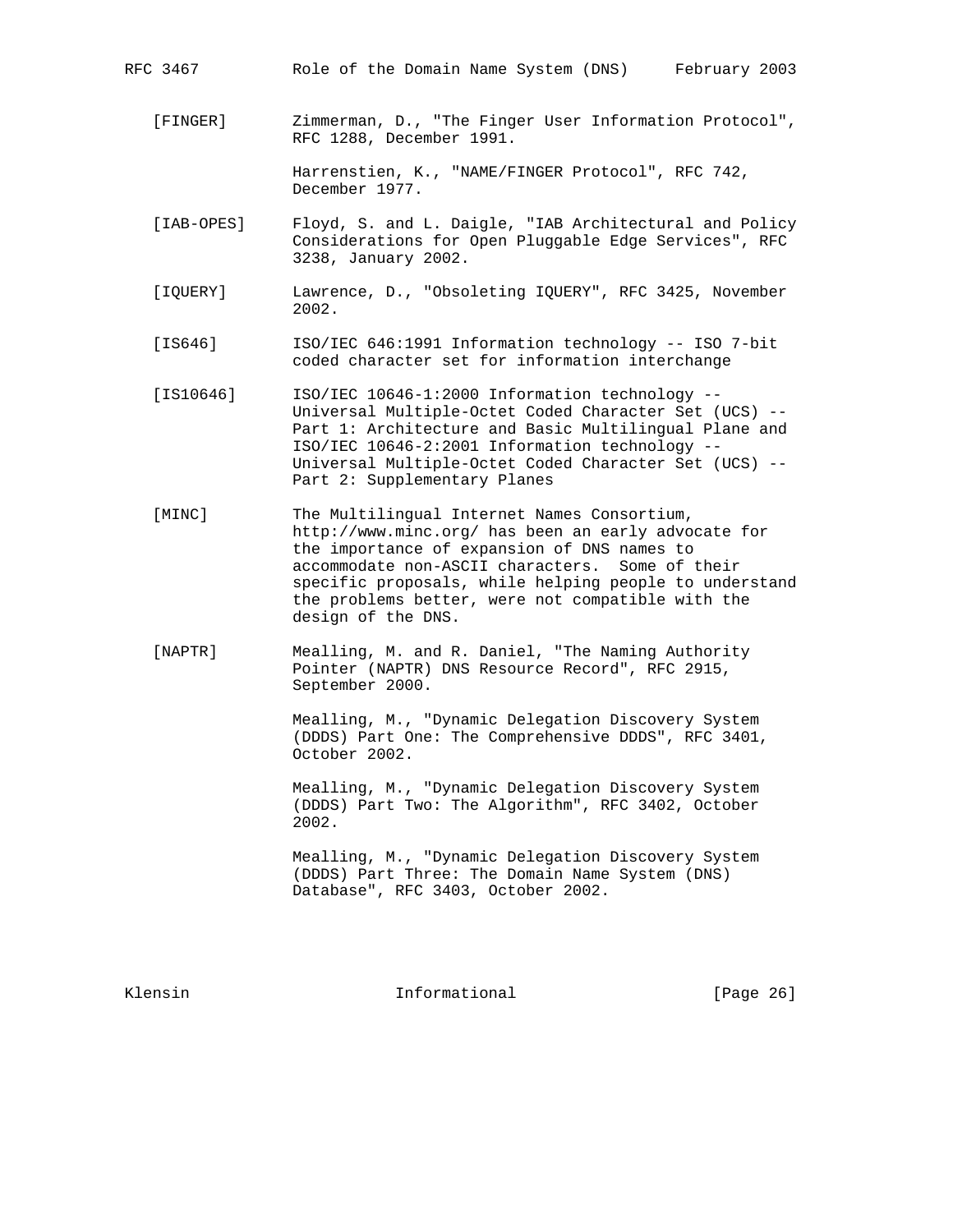- [REGISTRAR] In an early stage of the process that created the Internet Corporation for Assigned Names and Numbers (ICANN), a "Green Paper" was released by the US Government. That paper introduced new terminology and some concepts not needed by traditional DNS operations. The term "registry" was applied to the actual operator and database holder of a domain (typically at the top level, since the Green Paper was little concerned with anything else), while organizations that marketed names and made them available to "registrants" were known as "registrars". In the classic DNS model, the function of "zone administrator" encompassed both registry and registrar roles, although that model did not anticipate a commercial market in names.
- [RFC625] Kudlick, M. and E. Feinler, "On-line hostnames service", RFC 625, March 1974.
- [RFC734] Crispin, M., "SUPDUP Protocol", RFC 734, October 1977.
- [RFC811] Harrenstien, K., White, V. and E. Feinler, "Hostnames Server", RFC 811, March 1982.
- [RFC819] Su, Z. and J. Postel, "Domain naming convention for Internet user applications", RFC 819, August 1982.
- [RFC830] Su, Z., "Distributed system for Internet name service", RFC 830, October 1982.
- [RFC882] Mockapetris, P., "Domain names: Concepts and facilities", RFC 882, November 1983.
- [RFC883] Mockapetris, P., "Domain names: Implementation specification", RFC 883, November 1983.
- [RFC952] Harrenstien, K, Stahl, M. and E. Feinler, "DoD Internet host table specification", RFC 952, October 1985.
- [RFC953] Harrenstien, K., Stahl, M. and E. Feinler, "HOSTNAME SERVER", RFC 953, October 1985.
- [RFC1034] Mockapetris, P., "Domain names, Concepts and facilities", STD 13, RFC 1034, November 1987.

Klensin 10 and 10 and 111 and 111 and 112 and 112 and 112 and 123 and 124 and 125 and 127 and 128 and 128 and 1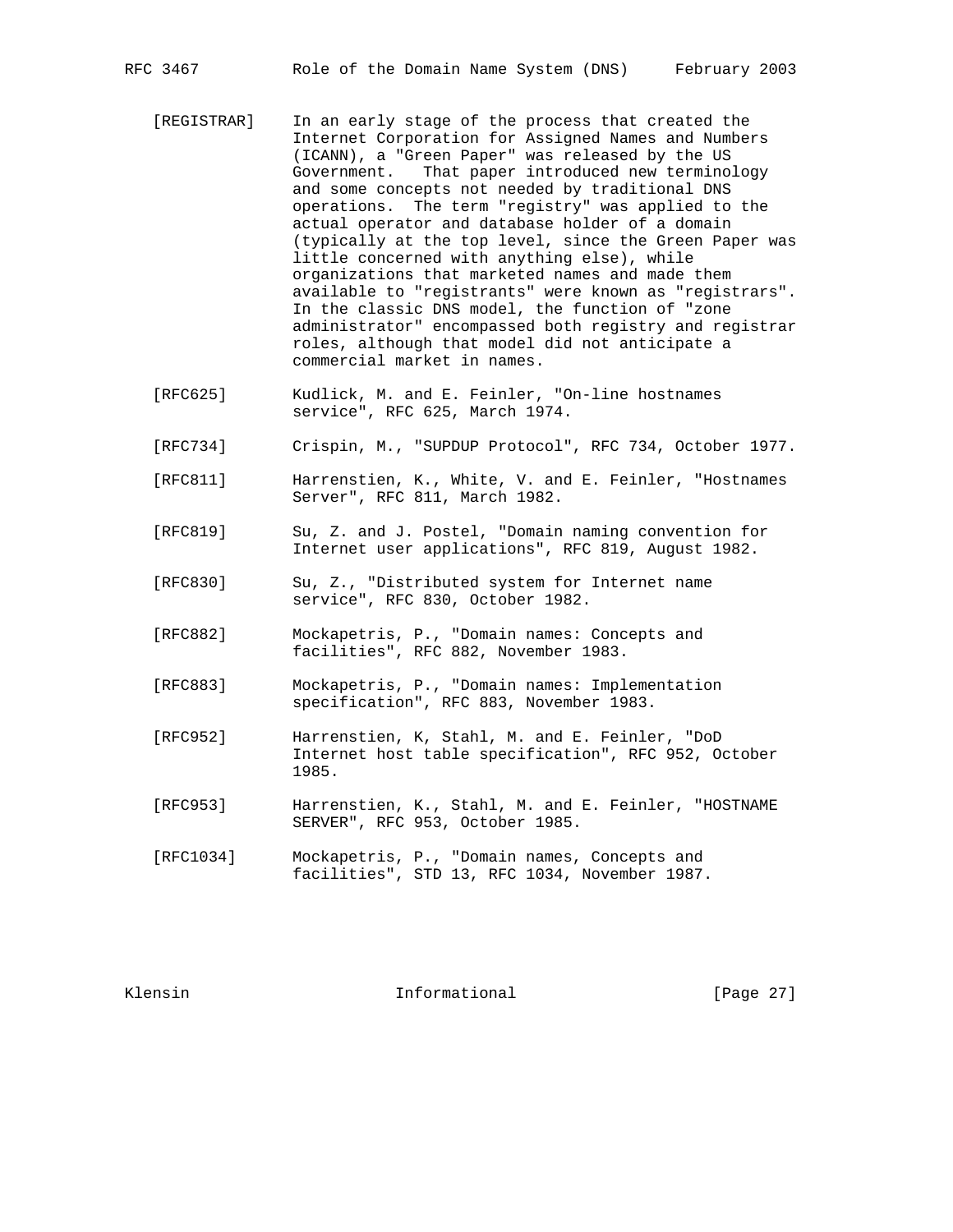| RFC 3467 |  |  |  |  |  |  | Role of the Domain Name System (DNS) |  | February 2003 |  |  |
|----------|--|--|--|--|--|--|--------------------------------------|--|---------------|--|--|
|----------|--|--|--|--|--|--|--------------------------------------|--|---------------|--|--|

- [RFC1035] Mockapetris, P., "Domain names implementation and specification", STD 13, RFC 1035, November 1987.
- [RFC1591] Postel, J., "Domain Name System Structure and Delegation", RFC 1591, March 1994.
- [RFC2181] Elz, R. and R. Bush, "Clarifications to the DNS Specification", RFC 2181, July 1997.
- [RFC2295] Holtman, K. and A. Mutz, "Transparent Content Negotiation in HTTP", RFC 2295, March 1998
- [RFC2396] Berners-Lee, T., Fielding, R. and L. Masinter, "Uniform Resource Identifiers (URI): Generic Syntax", RFC 2396, August 1998.
- [RFC2608] Guttman, E., Perkins, C., Veizades, J. and M. Day, "Service Location Protocol, Version 2", RFC 2608, June 1999.
- [RFC2671] Vixie, P., "Extension Mechanisms for DNS (EDNS0)", RFC 2671, August 1999.
- [RFC2825] IAB, Daigle, L., Ed., "A Tangled Web: Issues of I18N, Domain Names, and the Other Internet protocols", RFC 2825, May 2000.
- [RFC2826] IAB, "IAB Technical Comment on the Unique DNS Root", RFC 2826, May 2000.
- [RFC2972] Popp, N., Mealling, M., Masinter, L. and K. Sollins, "Context and Goals for Common Name Resolution", RFC 2972, October 2000.
- [RFC3305] Mealling, M. and R. Denenberg, Eds., "Report from the Joint W3C/IETF URI Planning Interest Group: Uniform Resource Identifiers (URIs), URLs, and Uniform Resource Names (URNs): Clarifications and Recommendations", RFC 3305, August 2002.
- [RFC3439] Bush, R. and D. Meyer, "Some Internet Architectural Guidelines and Philosophy", RFC 3439, December 2002.
- [Seng] Seng, J., et al., Eds., "Internationalized Domain Names: Registration and Administration Guideline for Chinese, Japanese, and Korean", Work in Progress.

Klensin 10 and 10 and 111 and 111 and 111 and 12 and 12 and 12 and 12 and 12 and 12 and 12 and 12 and 12 and 1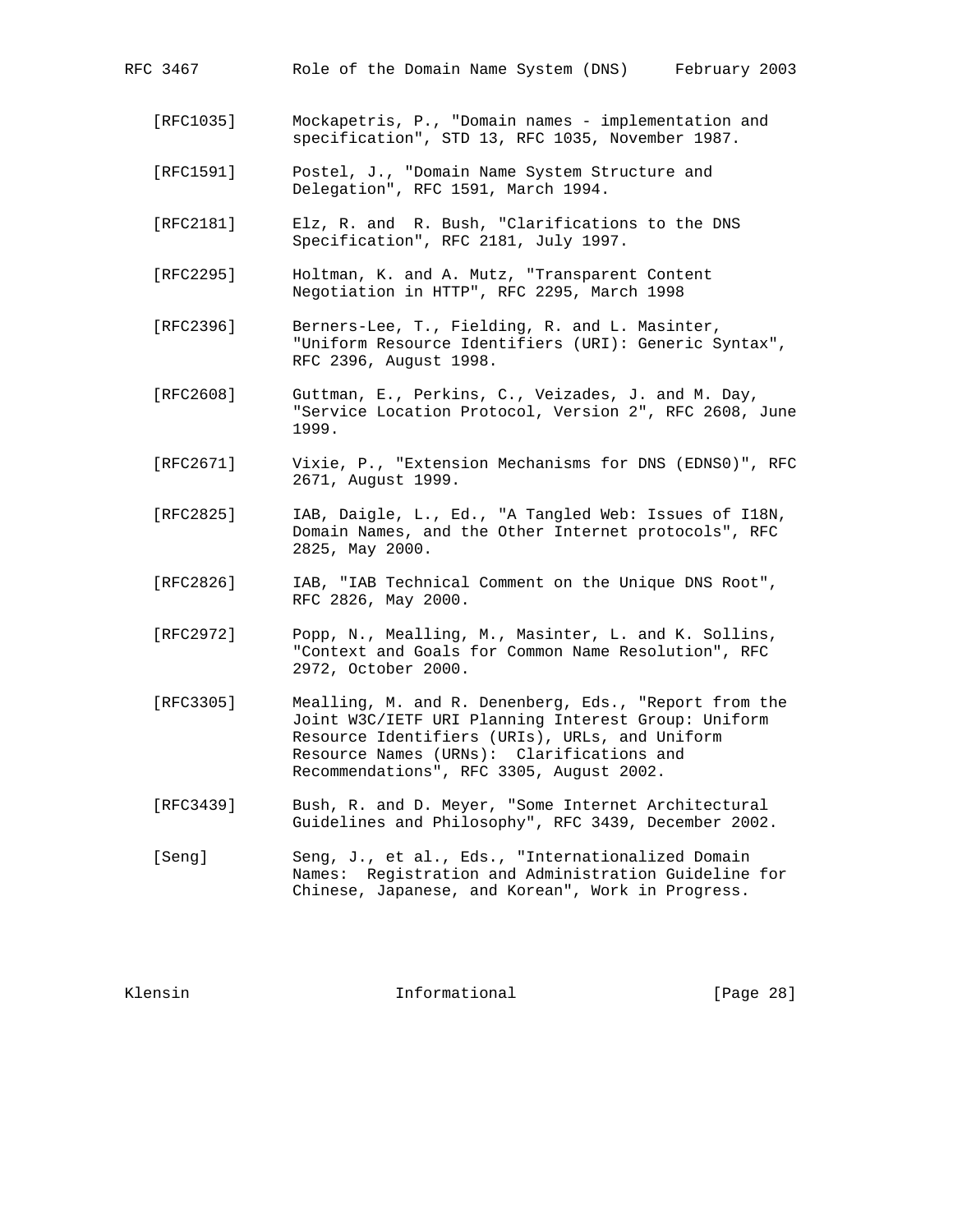[STRINGPREP] Hoffman, P. and M. Blanchet, "Preparation of Internationalized Strings (stringprep)", RFC 3454, December 2002.

> The particular profile used for placing internationalized strings in the DNS is called "nameprep", described in Hoffman, P. and M. Blanchet, "Nameprep: A Stringprep Profile for Internationalized Domain Names", Work in Progress.

 [TELNET] Postel, J. and J. Reynolds, "Telnet Protocol Specification", STD 8, RFC 854, May 1983.

> Postel, J. and J. Reynolds, "Telnet Option Specifications", STD 8, RFC 855, May 1983.

- [UNICODE] The Unicode Consortium, The Unicode Standard, Version 3.0, Addison-Wesley: Reading, MA, 2000. Update to version 3.1, 2001. Update to version 3.2, 2002.
- [UTR15] Davis, M. and M. Duerst, "Unicode Standard Annex #15: Unicode Normalization Forms", Unicode Consortium, March 2002. An integral part of The Unicode Standard, Version 3.1.1. Available at (http://www.unicode.org/reports/tr15/tr15-21.html).
- [WHOIS] Harrenstien, K, Stahl, M. and E. Feinler, "NICNAME/WHOIS", RFC 954, October 1985.
- [WHOIS-UPDATE] Gargano, J. and K. Weiss, "Whois and Network Information Lookup Service, Whois++", RFC 1834, August 1995.

 Weider, C., Fullton, J. and S. Spero, "Architecture of the Whois++ Index Service", RFC 1913, February 1996.

 Williamson, S., Kosters, M., Blacka, D., Singh, J. and K. Zeilstra, "Referral Whois (RWhois) Protocol V1.5", RFC 2167, June 1997;

 Daigle, L. and P. Faltstrom, "The application/whoispp-query Content-Type", RFC 2957, October 2000.

 Daigle, L. and P. Falstrom, "The application/whoispp response Content-type", RFC 2958, October 2000.

Klensin 10 Contractional Theorem Informational (Page 29)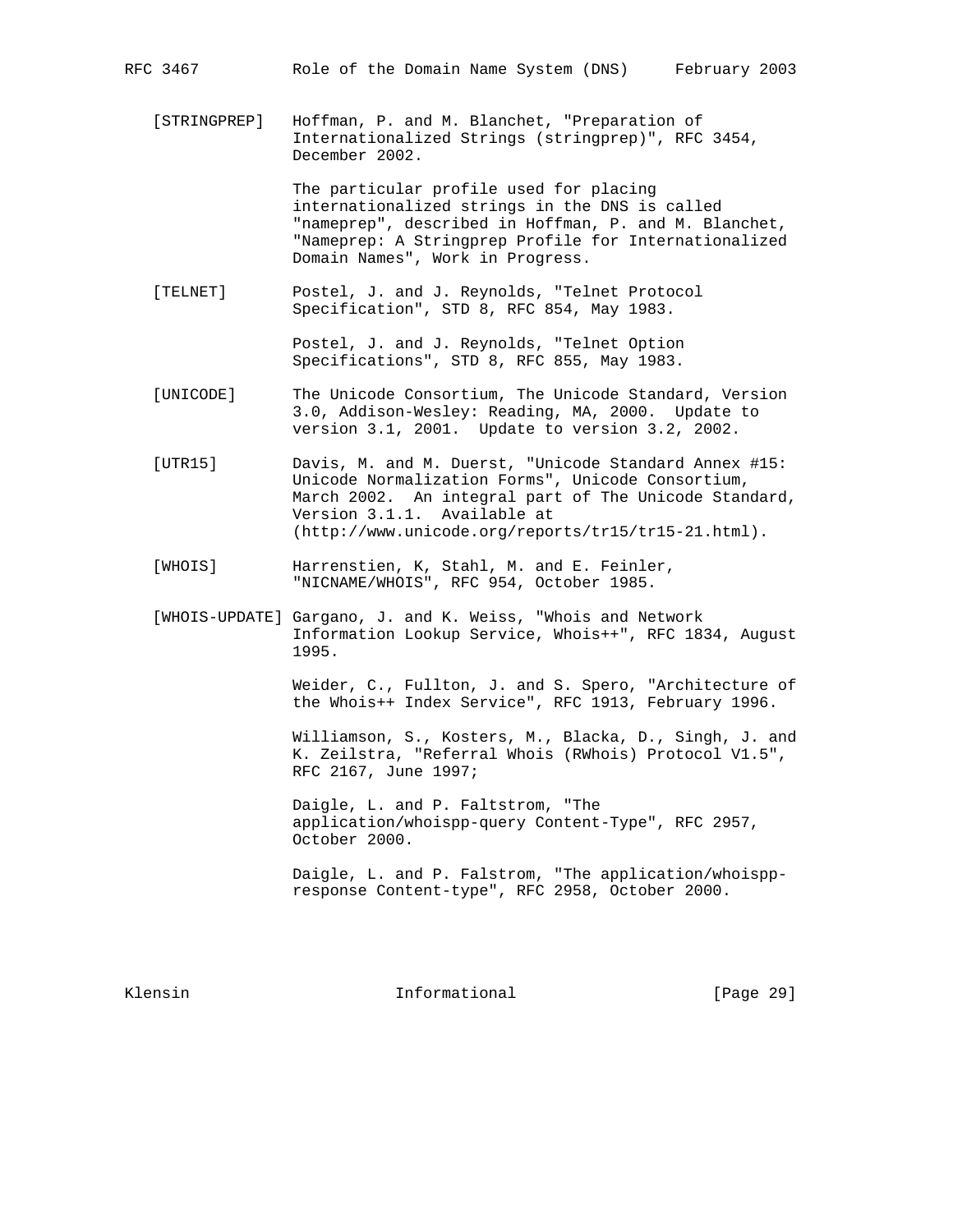[X29] International Telecommuncations Union, "Recommendation X.29: Procedures for the exchange of control information and user data between a Packet Assembly/Disassembly (PAD) facility and a packet mode DTE or another PAD", December 1997.

### 8. Acknowledgements

 Many people have contributed to versions of this document or the thinking that went into it. The author would particularly like to thank Harald Alvestrand, Rob Austein, Bob Braden, Vinton Cerf, Matt Crawford, Leslie Daigle, Patrik Faltstrom, Eric A. Hall, Ted Hardie, Paul Hoffman, Erik Nordmark, and Zita Wenzel for making specific suggestions and/or challenging the assumptions and presentation of earlier versions and suggesting ways to improve them.

9. Author's Address

 John C. Klensin 1770 Massachusetts Ave, #322 Cambridge, MA 02140

EMail: klensin+srch@jck.com

 A mailing list has been initiated for discussion of the topics discussed in this document, and closely-related issues, at ietf-irnss@lists.elistx.com. See http://lists.elistx.com/archives/ for subscription and archival information.

Klensin 1nformational [Page 30]